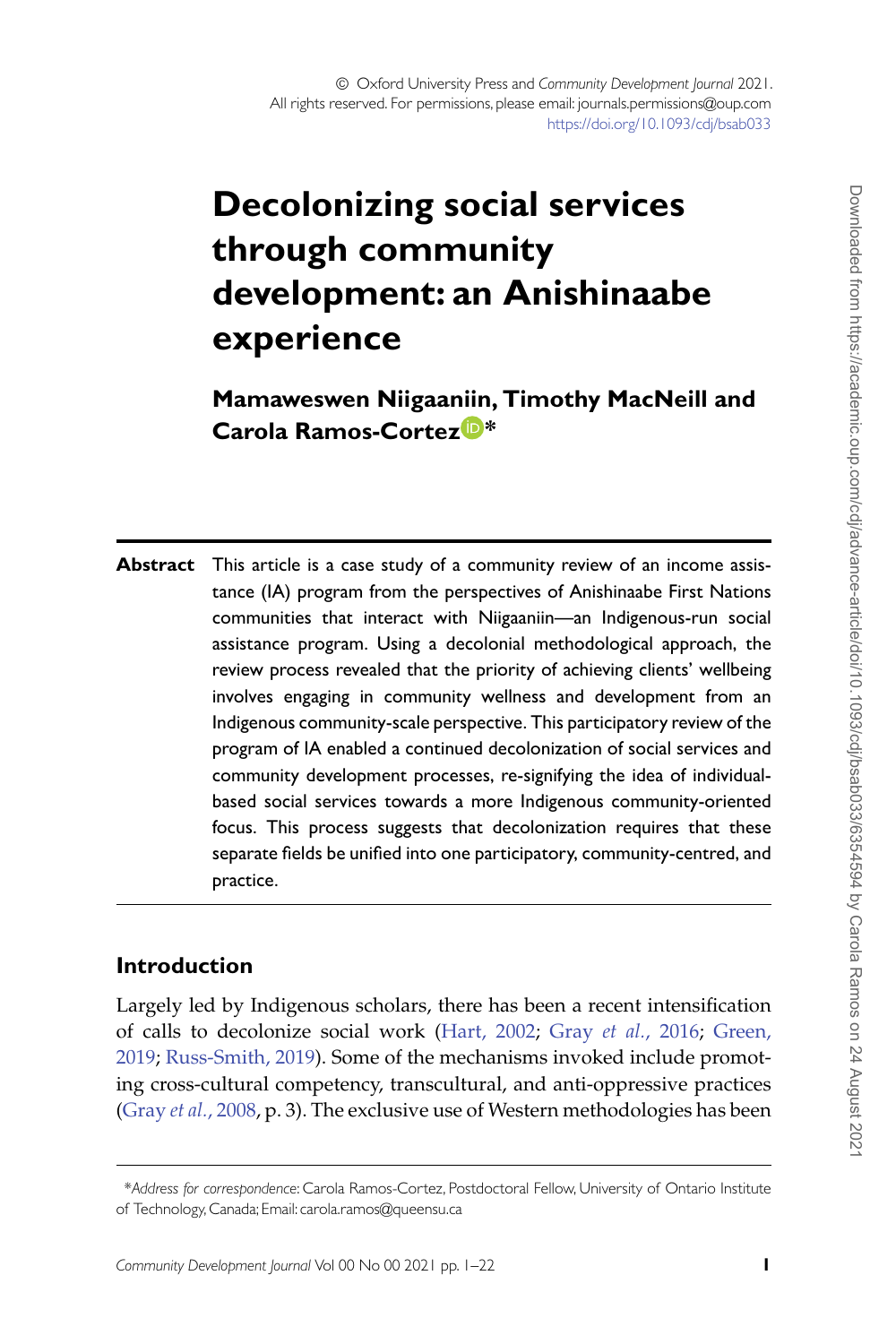criticized [\(Hart, 2002\)](#page-19-0), fostering instead, the indigenization of social work to 'address culturally relevant and context-specific problems' for culturally diverse populations [\(Gray and Hetherington, 2016,](#page-19-4) p. 27), in 'non-Western countries' and 'non-Anglo-Saxon communities in Western countries' (Ling, 2004, p. 336, cited by Gray *et al.*[, 2008,](#page-19-3) p. 5). Colonialism has been largely addressed from a community development perspective within the context of international work, or from the practice of non-Indigenous social workers [\(Ife, 2013;](#page-19-5) [Ibrahima and Mattaini, 2019\)](#page-19-6). However, to our knowledge, there is a lack of empirical studies on the processes of decolonization of social work from the perspectives of Indigenous groups. Nor has there been a study that examines the relation between community development and social work when decolonial methods are used to revaluate social assistance.

In this article, using a decolonial approach, we present a case of a participatory process of designing social services from the perspective of the Anishinaabe First Nation communities that interact with the programs (including employment, financial support, and addiction services) run by Niigaaniin, the department within the North Shore Tribal Council (NSTC), that is responsible for social service delivery in the Lake Huron Region, Ontario, Canada. We argue that the use of participatory methods of consultation in an Indigenous context transforms social work into a community development intervention. Since this process enables thinking and planning from the standpoint of Indigenous knowledge and traditions, it is decolonial [\(Ife, 2013;](#page-19-5) [Green, 2019\)](#page-19-2).

We understand community development as a process of organizing the structures within a community in order to meet their human needs [\(Ife, 2013\)](#page-19-5), 'ensuring that human beings can become agents of their own destinies' [\(Kenny](#page-20-1) *et al.*, 2018, p. 1). However, as [Kickett-Tucker and Ife \(2018,](#page-20-2) p. 319) explain, effective Indigenous community-based programs need to recognize the impact of colonization on Indigenous culture and community practices. Then, by strengthening 'Aboriginal people's connections with cultural and spiritual heritage, validating, and supporting Aboriginal ways of knowing, doing and being, and strengthening Aboriginal communities' [through the reconnection to kinships, culture, and their land \(Kickett-Tucker](#page-20-2) and Ife, 2018, p. 319), community development processes challenge the imposition of worldviews, ideas, and values on a community [\(Ife, 2013\)](#page-19-5).

Critical community development practice seeks to 'address unequal relations of power' [\(Forde and Lynch, 2015,](#page-19-7) p. 10) by engaging people through critical 'consciousness-raising' [\(Freire, 2005\)](#page-19-8) that is focused and purposeful [\(Pawar, 2019\)](#page-20-3). Empowered communities define their own development and well-being bringing the views and voices of the marginalized, [while challenging and changing the system of decision-making \(Nelson and](#page-20-4) Wright, 1995; [Kenny](#page-20-1) *et al.*, 2018). At the same time, participatory community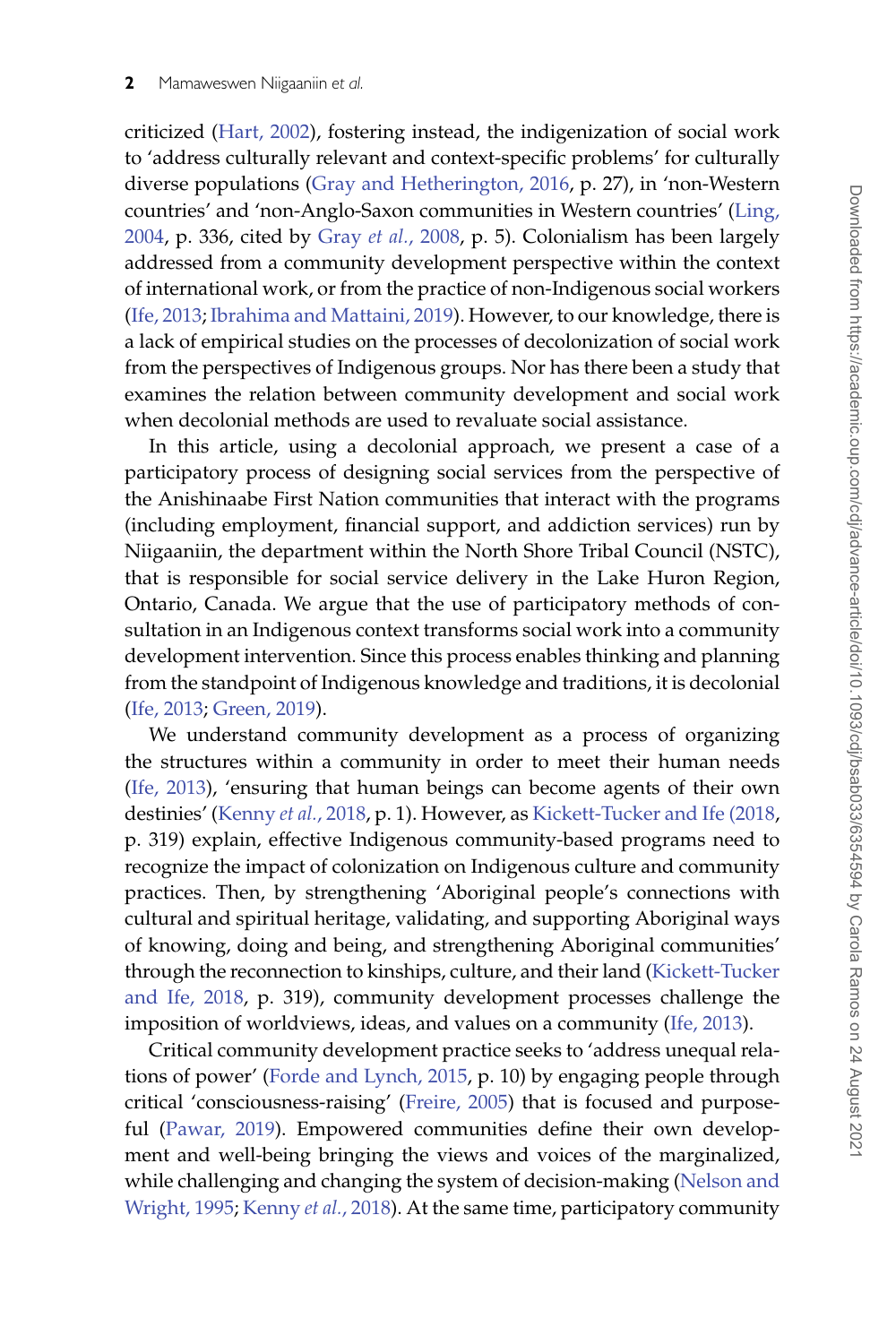development processes can enable engaging with people in organizations, bureaucratic systems, and politics [\(Pawar, 2019\)](#page-20-3), promoting inclusive participation of civil society [\(Lynch](#page-20-5) *et al.*, 2020, p. 251). For this reason, community [development can be conceived as a 'resistant space' \(Shevellar and Westoby,](#page-20-6) 2018).

Social work, much like earlier, non-critical iterations of community development, has tended to define and treat social ills from a Western, individualistic, and economistic perspective [\(Gray and Hetherington, 2016\)](#page-19-4). This has exposed the discipline to charges of colonialism and brought forth calls to better integrate participatory community processes into social assistance design [\(Ibrahima and Mattaini, 2019\)](#page-19-6). As we will show, the importation of participatory community consultations into social work, in fact, tends to blur the distinction between that field of practice, and community development.

This article begins with an elaboration of our theoretical framework, followed by the background of Niigaaniin programing, and our methodological approach and methods. Subsequently, we discuss the main results of the participatory program review. Consistent with Indigenous relational worldviews ('all my relations'), clients favour non-material, communityembedded dimensions of wellness, and material concerns at the community level. Then, the discussions of Niigaaniin Management (NM) and the Niigaaniin Advisory Committee (NAC) draw on the use of the Medicine Wheel to guide the reform of the social assistance programming. We conclude that programming involves integrating social services with Indigenous views and community development, and close with broader implications of this study for a continued move toward decolonization in both social services and community development.

## **Decolonization and Indigenous social work**

Multiple theoretical frameworks address Indigenous community development through social services, or, as we will refer here more broadly, social work. These frameworks include anti-oppressive practice, antidiscriminatory and anti-racist practice, decolonization theory, Indigenous research, and Indigenous standpointism (Gray *et al.*[, 2016\)](#page-19-1). Decoloniality is a long-term process of re-signification through strategies that promote thinking from Indigenous cosmologies and knowledges [\(Grosfoguel, 2009\)](#page-19-9). And decolonizing social services involves the divesting of colonial power [\(Smith, 2012,](#page-21-0) p. 101) by Indigenizing its practices.

Within a community development perspective, the process of identifying First Nations' needs requires understanding community, defining the problems and alternative solutions, and designing social programs from within Indigenous worldviews [\(Eketone, 2006;](#page-19-10) [Kickett-Tucker and Ife, 2018\)](#page-20-2).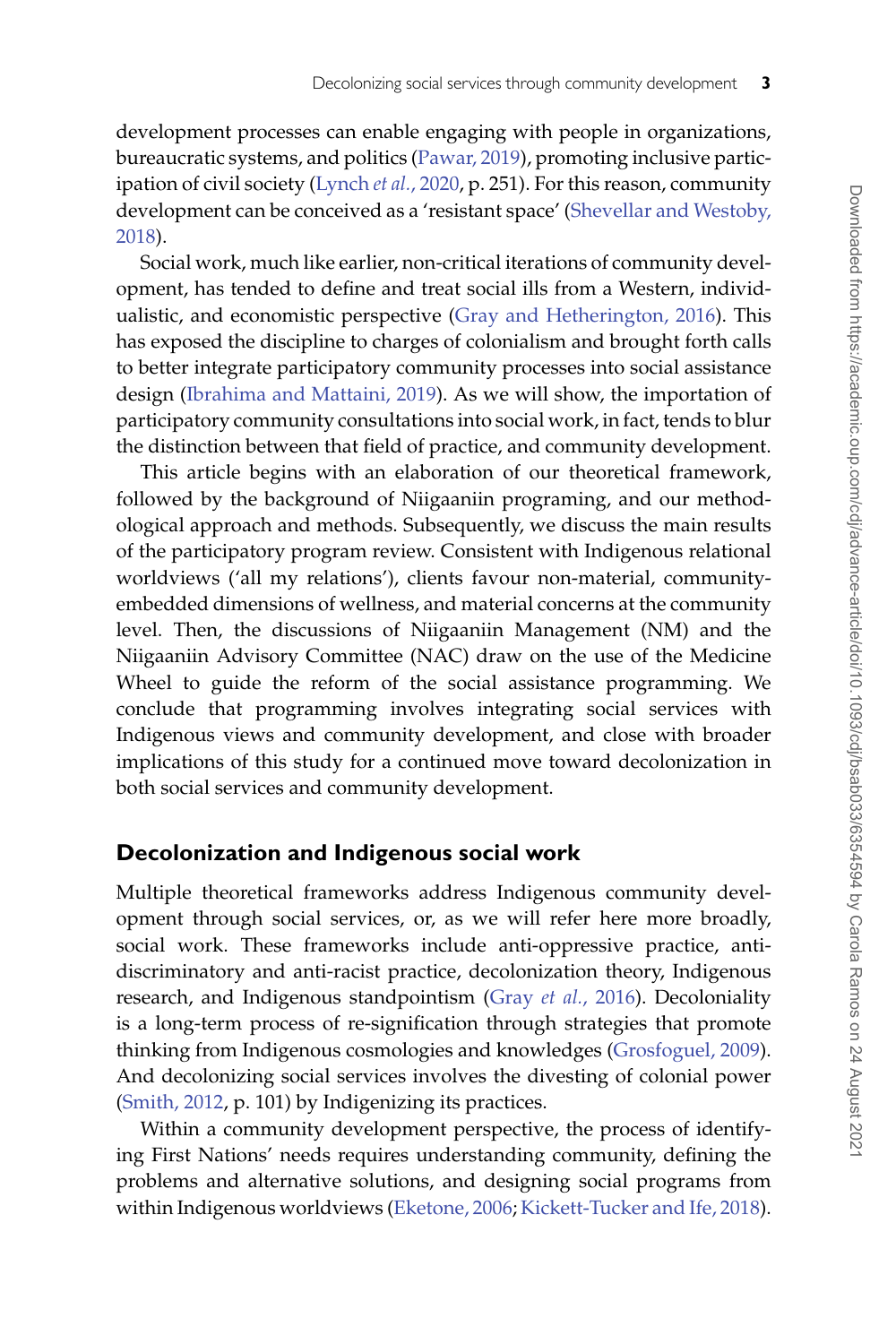Similarly, Indigenous social work stresses the significance of 'culture and local knowledges in the development of relevant and authentic social work practices' (Gray *et al.*[, 2008,](#page-19-3) p. 6). The Niigaaniin programing has been defined based on Anishinaabe worldviews and values using participatory methods. As a decolonizing methodology is 'localized, critical, emancipatory, transformative, and empowering', and can promote Indigenous self-determination (Gray *et al.*[, 2016,](#page-19-1) p. 16), it converges with community development principles [\(Nelson and Wright, 1995;](#page-20-4) [Kenny](#page-20-1) *et al.*, 2018).

Social work, like the idea of development, is essentially 'a modernist Western invention' with a history of silencing marginal voices and importing Western thinking and values into diverse cultural contexts across the world (Gray *et al.*[, 2008,](#page-19-3) p. 1). From both disciplines, community development [\(Kickett-Tucker and Ife, 2018\)](#page-20-2) and social work (in the case of Australia) [\(Green, 2019;](#page-19-2) [Russ-Smith, 2019\)](#page-20-0), there have been calls for the need to decolonize practices.

Eurocentrism, which has been behind the process of colonizing Indigenous populations [\(Bird and Gray, 2008\)](#page-18-0), is strongly associated with the colonial 'civilizing mission' [\(Gray and Hetherington, 2016,](#page-19-4) p. 31). Indigenous social work emerged, particularly in Canada, Australia, and the United States, to meet the needs of Indigenous groups in order to overcome the impact of 'assimilation, isolation, and cultural displacement perpetrated by colonizers' and establish 'a mainstream model that is effective and relevant for particular populations' [\(Gray and Hetherington, 2016,](#page-19-4) p. 28). Decolonizing social work requires recognizing that the legacy of such oppressive policies has resulted in 'Indigenous People remaining at the lowest rung of the socio-economic ladder' [\(Briskman, 2008,](#page-18-1) p. 84). In addition, Indigenous social work requires Indigenous participation and control in social program design [\(Bird and Gray, 2008\)](#page-18-0). Precisely, effective community consultive participatory programs can be decolonizing as they are embedded in Indigenous culture, relations, and worldviews [\(Kickett-Tucker and Ife, 2018\)](#page-20-2).

In Canada, the effects of residential schools continue to undermine family relations in many Indigenous communities (McCauley and Matheson, [2018\). The legacy of such colonizing practices manifests through inter](#page-20-7)generational trauma, and its effects are evident in higher rates of poverty, inter-personal violence, and overrepresentation on the justice system, as well as lower educational, health, and socioeconomic outcomes among [Indigenous peoples \(](#page-21-1)[McCauley and Matheson, 2018](#page-20-7)[, p. 294;](#page-21-1) Truth and Reconciliation Commission, 2015; [Statistics Canada, 2017\)](#page-21-2).

From Anishinaabe First Nation perspectives, the NM is addressing the Eurocentric viewpoint of mainstream social services, by grounding the review and design process of Niigaaniin programing on a thorough understanding of cultural, community, family, and individual needs. This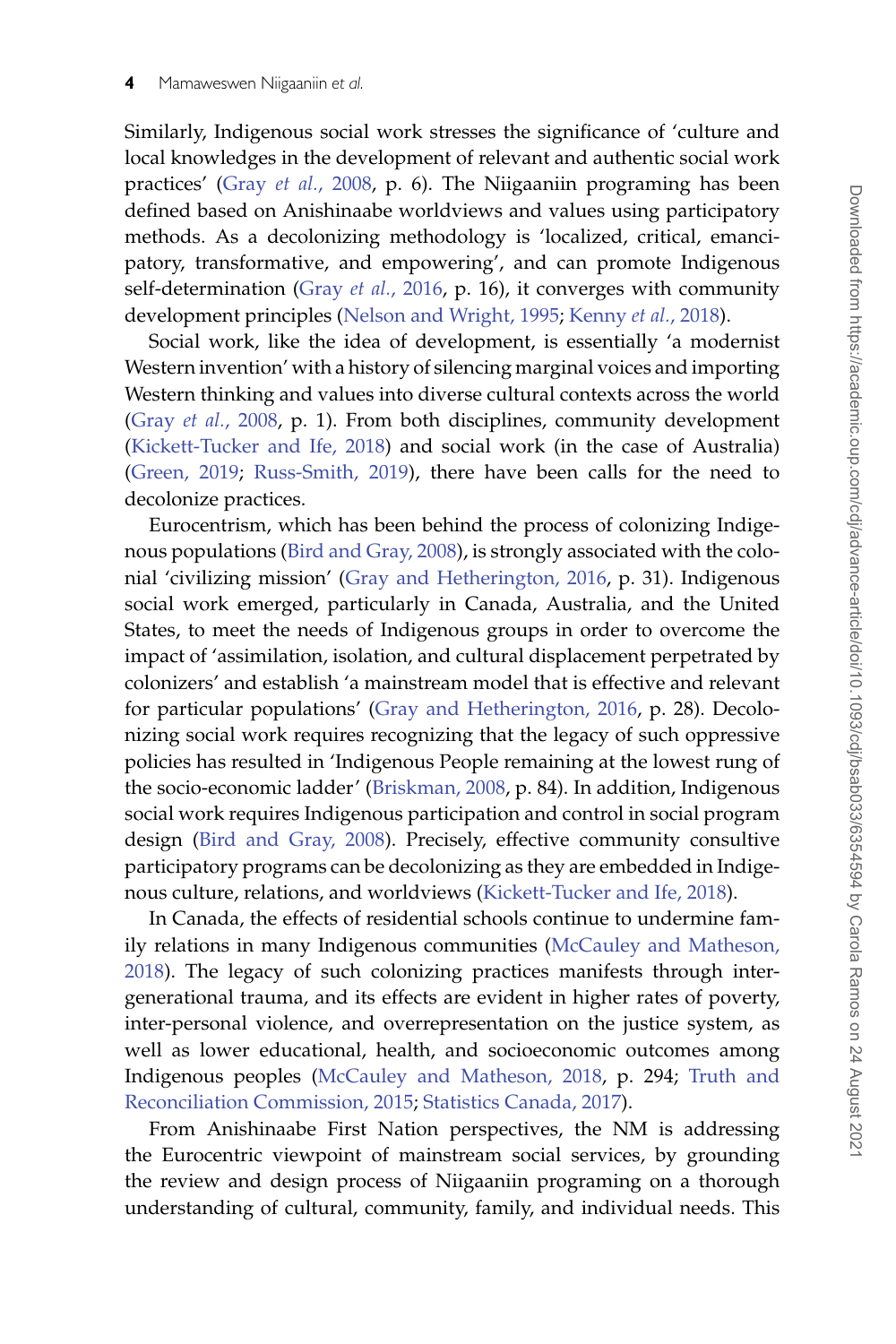participatory process has focused on the strengths of social service clients and communities and the use of Indigenous knowledge, including the Medicine Wheel and the idea of Nii'kinaaganaa ('all my relations'), transforming individual-based social services to a viewpoint more consistent with a community development perspective. Below we explain the background of Niigaaniin programing, followed by an outline of the decolonial process of program review that started in 2018.

## **Background**

The need of social assistance for First Nation communities in Canada is linked to the history of the fur trade in the sixteenth century and subsequent land dispossession [\(Shewell and Spagnut, 1994\)](#page-21-3). The administration of Indigenous social assistance initially aimed to prepare Indians for entering into liberal society, and focused on the logic of assimilation to the Canadian state [\(Tobias, 1976;](#page-21-4) [Shewell, 2004,](#page-20-8) p. 22; [Shewell and Spagnut, 1994,](#page-21-3) p. 2). After the Second World War, the welfare system put emphasis on the integration into the labour force [\(Papillon, 2015,](#page-20-9) p. 335; [Shewell, 2004,](#page-20-8) p. [22\). However, despite the expansion of the welfare system \(Shewell and](#page-21-3) Spagnut, 1994; Schaan, 1994, p. 115), the services and the objectives of social assistance for Indigenous peoples have remained unchanged since the mid-1960s [\(Papillon, 2015,](#page-20-9) p. 329), grounded on individual rights and personal autonomy, contrary to the First Nation worldviews [\(Shewell, 2004\)](#page-20-8).

According to internal Niigaaniin documents, the seven member First Nations of the NSTC in the province of Ontario have delivered the provincial General Welfare Assistance program to their members since the 1960s or 1970s, following provincial legislation and regulations and pursuant to the terms of the 1965 'Agreement Respecting Welfare Programs for Indians'. The seven First Nations involved are Batchewana, Garden River, Thessalon, Serpent River, Mississauga, Sagamok, and Atikameksheng. The program was conceived to provide last resort financial assistance to Indigenous members in need.

However, First Nations have never been satisfied with the provincial social assistance program, in particular its tendency to generate and perpetuate dependency, understood as the reliance on 'passive welfare' government-funded social assistance that displaces responsibility from the recipients, individuals, families, and communities to the deliverers (Cape [York Institute for Policy and Leadership, 2007\). NSTC First Nations aimed](#page-19-11) to help recipients of financial assistance become more employable and selfsupporting through employment or self-employment. This idea eventually became the cornerstone of thinking about social assistance reform in provincial government circles in the late 1980s.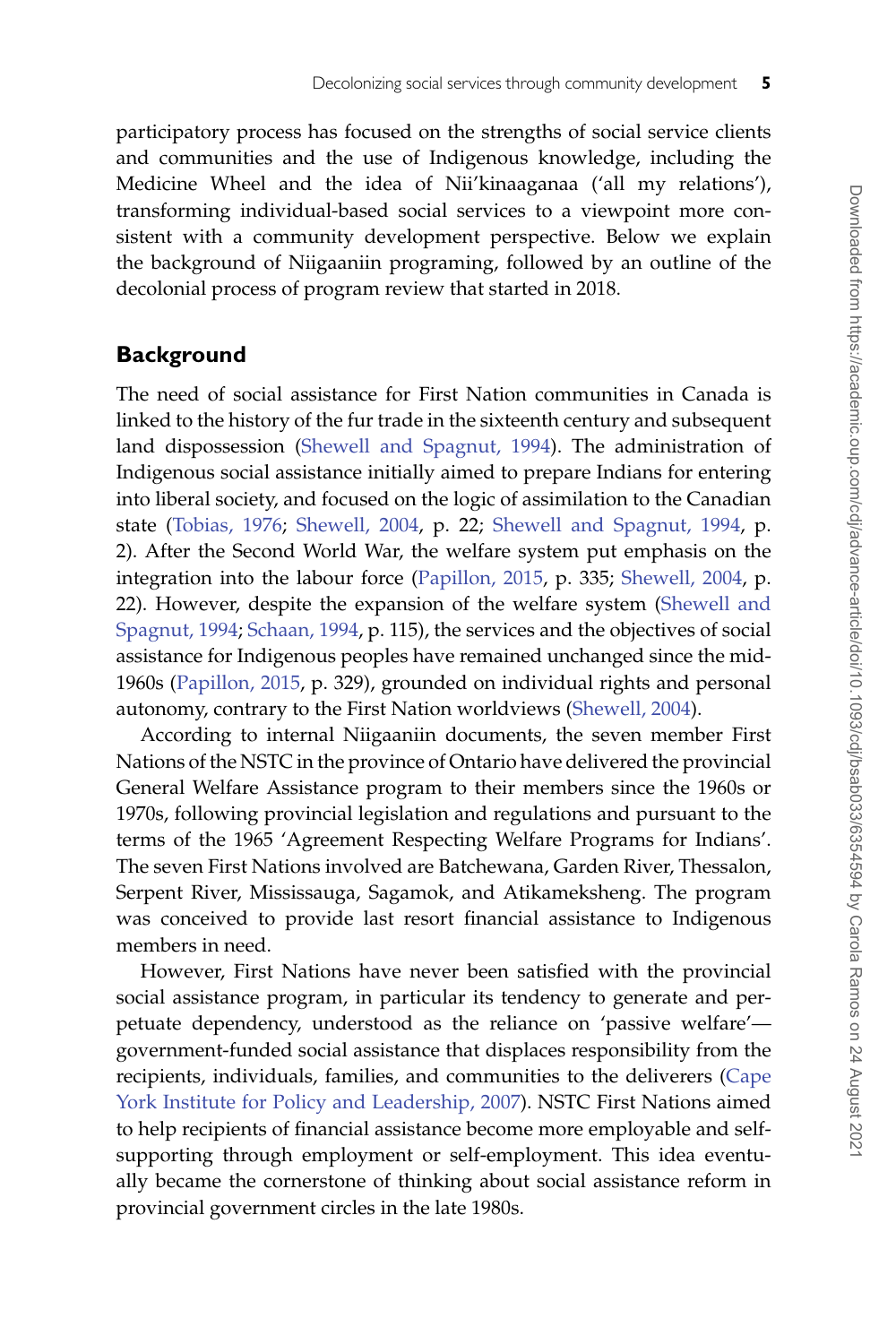In 1997, the Harris provincial government (Conservative party, of political right wing leaning) introduced Ontario Works which included some steps towards making the social assistance program more active and helping clients become more self-sufficient. However, after considerable analysis and discussion, the NSTC First Nations considered that the reforms were insufficient in relation to the socio-economic circumstances of many if not all First Nations. They rejected the employment assistance component of that program, as they considered it overtly restrictive. Thus, in the early 2000s, the NSTC initiated the design of a social assistance program that would be more responsive to the unique needs of First Nations communities.

In 2003, the Chiefs in Council formed a working group—consisting of the social assistance administrators and other appointees from each First Nation—to assess the impact of the provincial social assistance program on their people and communities and to develop their own social assistance program of 'active measures'—Niigaaniin. The working group anticipated that this new program would be much more effective in the cultural, social, and economic context of the First Nations communities. Following a participatory approach, they established that to design any new community-based social service program it was necessary to have a thorough understanding of the community, family, and individual needs in each First Nation and to leave all options open in redesigning and redefining social services.

The working group initiated the program development process by talking first to interested members of each NSTC First Nation, including the chiefs and councillors, as well as the managers and staff of other communitybased social and health service programs. They asked the social service administrators in each First Nation to review their caseload, assess, and provide an overview of the service needs and barriers to self-sufficiency that are being experienced by those requiring financial assistance and their adult dependents.

Based on the consultation input, the working group developed a general framework of the Niigaaniin model. They considered that programming needed to be culturally appropriate, reflecting traditional concepts of effective caring and sharing. These principles would guide the design and organization of the program and the delivery of assistance. In addition, an adequate program should encourage and assist each individual to develop their capabilities to the fullest extent possible—for their own and for their First Nation's benefit. Although transformative, these efforts were not rigorously decolonial since the consultation process did not include the direct input from clients, and the desired 'output' of social services was framed as an employed, self-reliant, individual in the Western tradition.

To remedy this, during the years 2018 and 2019, Niiganiin and the NSTC developed a proposal to look specifically at income assistance (IA) through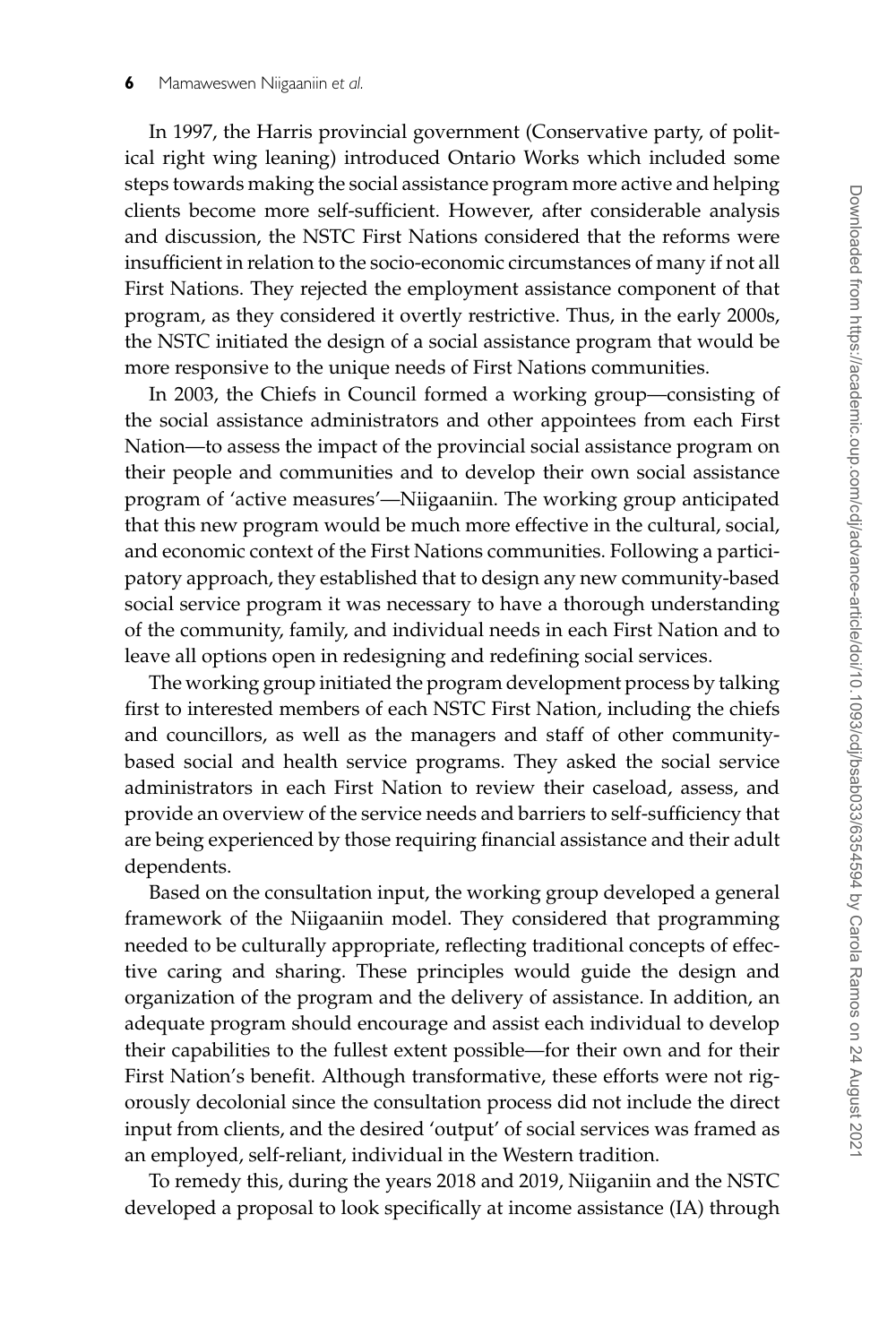the lens of the First Nation communities that interact with Niigaaniin programming. The Income Assistance Project aimed to capture the NSTC community members' experience with social assistance programs and their vision for a healthy and thriving future for themselves and their communities. Below, we describe the participatory processes carried out to review the Niigaaniin program.

## **Decolonizing methodologies**

Understanding First Nation social services requires participatory and collaborative methodologies [\(Nicholls, 2009\)](#page-20-10). Under an Indigenous paradigm, we consider knowledge as relational, thus, as researchers, we remain account[able and responsible to Indigenous needs, aspirations, and concerns \(Wilson,](#page-21-5) 2001, p. 177; [Dé Ishtar, 2005;](#page-19-12) [Nicholls, 2009\)](#page-20-10). In cross-cultural settings, a self-reflexive practice means being aware not only of the context of power but also of our assumptions and disciplinary biases [\(Nicholls, 2009\)](#page-20-10). Thus, decolonizing research involves unsettling Eurocentric thought and epistemologies, while creating space for Indigenous perspectives [\(Kovach, 2009,](#page-20-11) p. 85). We follow [Hart's \(2010, pp. 9–10\)](#page-19-13) adaptation of [Wilson's \(2001\)](#page-21-5) principles for Indigenous research. These include Indigenous control over research, respect, reciprocity and responsibility, self-awareness, and nonintrusive observation, without impeding community processes. Engaging with Indigenous ontologies, we step 'beyond the position of "expert" in order to also be a witness or listener' [\(Hunt, 2014,](#page-19-14) p. 31). Thus, Niigaaniin itself lead research design for this project, whereas non-Indigenous members of the research team worked closely and collaboratively under this Niigaaniin lead.

#### *Niigaaniin methodology*

The purpose of the social service program review was to evaluate IA and find ways to make it more effective and appropriate for clients, considering them as people embedded in history and community. The project involved a series of focus group sessions with Niigaaniin clients, community staff and senior management, the general community, and community leadership in the seven First Nations of the North Shore of Lake Huron from December 2018 through to March 2019. A total of 292 social services clients took part in focus group (roundtable) sessions and an associated participatory budgeting exercise. The NM prioritized documenting the clients' experiences, voices, opinions, and struggles. As the community set up the process and defined their own development and wellbeing, the process followed a participatory approach [\(Ife, 2013,](#page-19-5) p. 162; [Nelson and Wright, 1995\)](#page-20-4).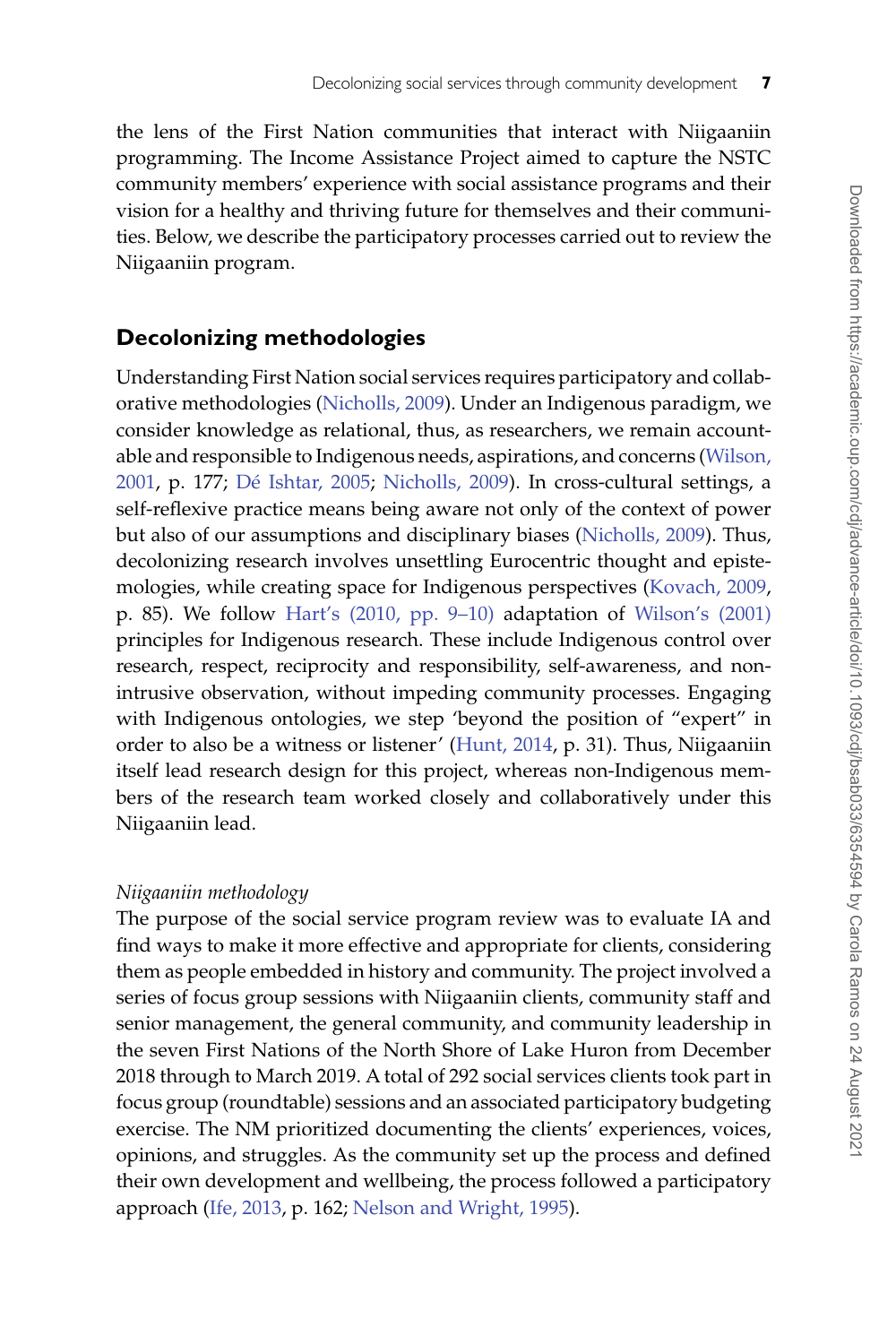Regional NSTC sessions were also held to include the perspectives of the regional staff and administrators that deliver programs in the communities and work towards advancing their service mandates with various levels of government. The project also held two urban Indigenous sessions with the Sault Ste. Marie Indigenous Friendship Centre and N'Swakamok Native Friendship Centre in Sudbury. In total, 768 people participated in these broad community and client consultations by taking part both in guided *roundtable discussions* and in a participatory community budgeting exercise.

#### *Roundtable discussions*

Participants were broken into focus groups of five to eight members to address questions that focussed on individual and community needs and strengths. The purpose of these sessions was to collect the stories of people's current experiences in the community and their general vision for the future, as well as to identify barriers and what is required to forge a path forward. Once narratives from focus groups were collected, they were coded and interpreted according to a logic established in meetings between Niigaaniin and non-Indigenous researchers. Graphical summaries and narrative examples were then compiled in an internal report entitled *Beyond Income Assistance: Anishinabek Perspectives on Social Assistance and Community Development*, which also included the results of the community budgeting exercise.

#### *Participatory community budgeting exercise*

Each participant was given \$100,000 in mock-money and asked to distribute it in any of the ten boxes representing each a potential budget priority area (see below), according to their assessment of the most crucial investment needed in their community. After the exercise, a discussion of results followed.

- 1. Employment creating projects
- 2. Education opportunities
- 3. Housing
- 4. Cultural revitalization
- 5. Psychological and addictions services
- 6. Spiritual counselling
- 7. Local, healthy food
- 8. Direct cash paid to individuals
- 9. Political advocacy and leadership
- 10. Other.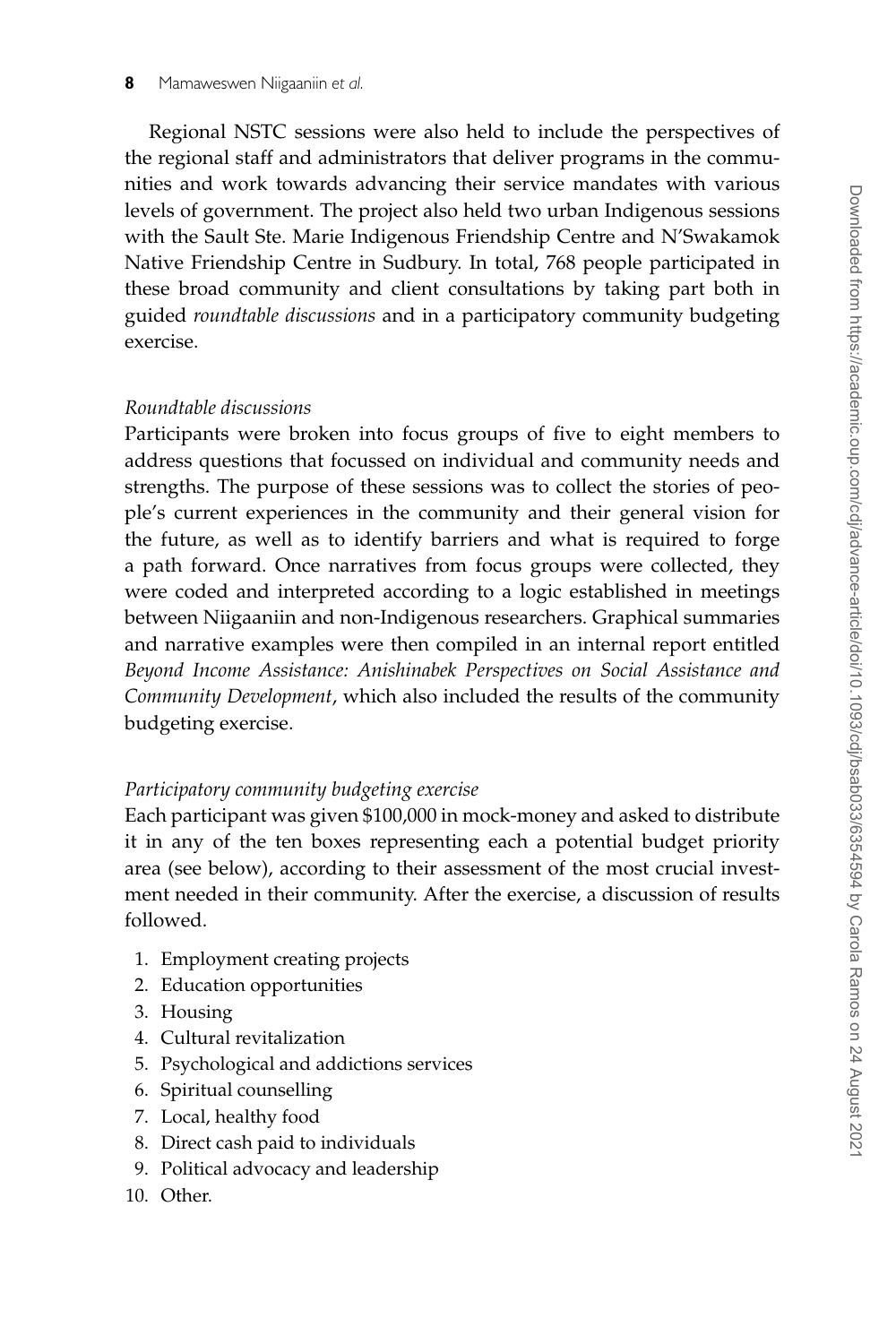## **Main lessons from clients**

The outcomes of the program review show that personal and community problems and their solutions are interwoven. Despite differences in priorities between First Nations, clients favoured community-level employment creation and, overall, a community-wide focus on wellness programs, cultural revitalization, and cooperative community interaction. Nevertheless, several client participants explained that providing for their necessities was 'a struggle' while on social assistance. About a third of comments expressed difficulties related to not having enough money to pay for necessities or to invest in employment, education, or life improving measures. Below we expand on these issues.

### *Access to enough healthy food*

A great majority of participants were facing issues accessing enough, accessible, and healthy food. Participants mentioned that the decline of local gardening, harvesting, and sharing has contributed to chronic hunger and unhealthy eating. Most suggestions for food provision involved community action, as opposed to individual or business-based solutions. Beyond addressing high prices, several participants mentioned local food production and harvesting, as well as collective distribution and community gardening among alternatives to tackle food security. Appeals to Indigenous ecological knowledge and traditional relations with nature also linked food security to cultural revitalization and Indigenous education.

#### *Non-material needs*

Despite the acknowledgment of needs for material improvements, nonmaterial needs were extremely prominent. [Figure 1](#page-9-0) shows a graphical representation of results from the participatory budgeting exercise.

As the figure shows, spiritual counselling, cultural revitalization, as well as psychological and addiction counselling services were important priorities for clients and community members, accounting for a third of the total budget allocation in the budgeting exercise. Participants expressed their concerns that community development be achieved via the (re)building of social support, Indigenous institutions, language, identity, and knowledge within the community. Since feelings of identity, meaning, and belonging are strongly correlated with mental health outcomes and addiction prevalence, these three categories can be considered interwoven, mutually reinforcing, and vital policy priorities [\(Hagerty](#page-19-15) *et al.*, 1992; [McCormick, 2000;](#page-20-12) Hill, [2006\). Approaching psychological and addiction issues along with spiritual,](#page-19-16) cultural revitalization, and Indigenous education, entails understanding the nature of Indigenous healing [\(Briskman, 2008,](#page-18-1) p. 91).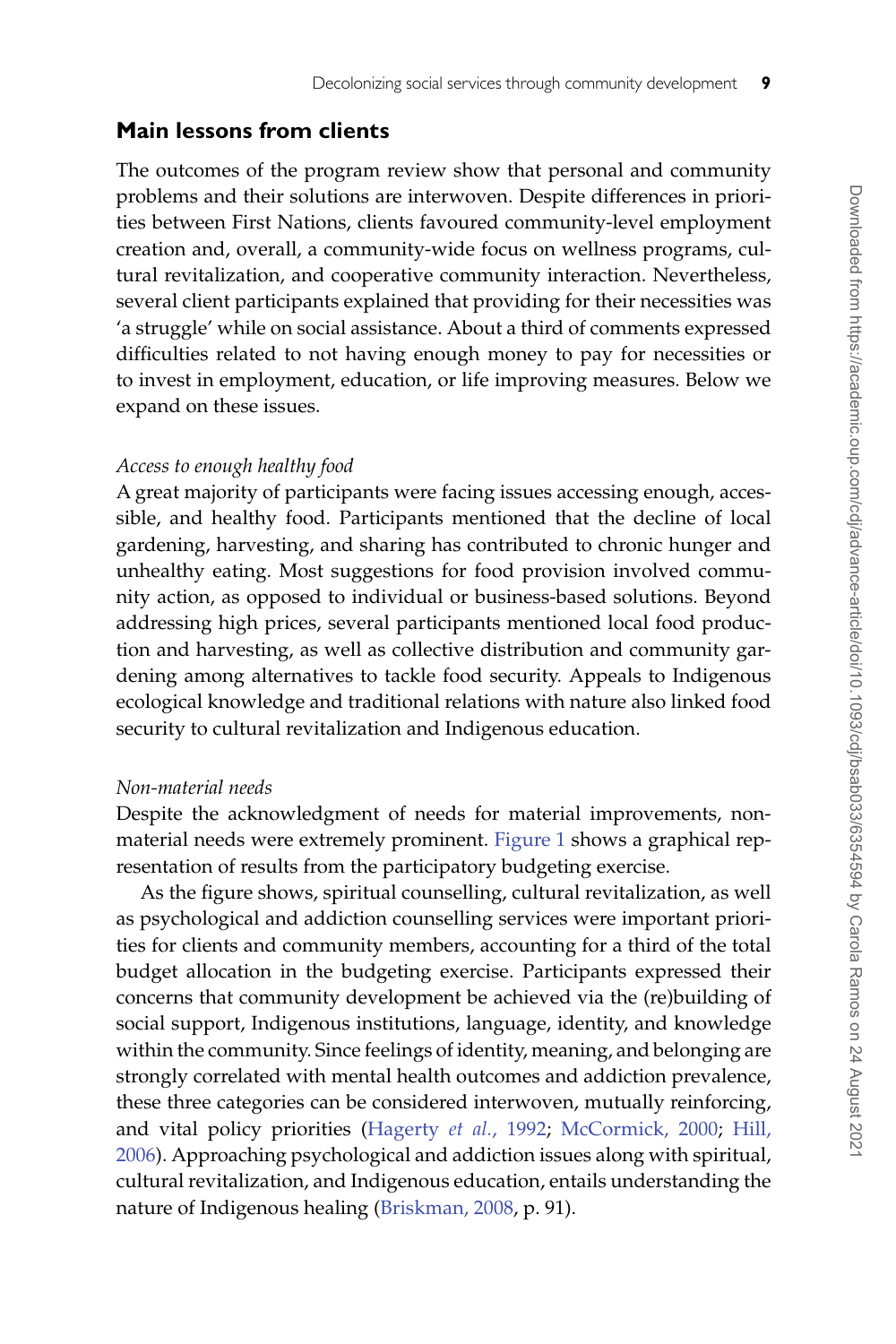

<span id="page-9-0"></span>**Figure 1** Participatory budgeting investment priorities

## *Education and employment needs*

Clients put emphasis on 'on the job training', employment placing, licensing, and more education in life skills. Calls for indigenous education to revitalize traditional knowledge and culture were equally strong, however. Clients expressed a desire for 'hand-ups' programs instead of dependency-creating 'hand-outs'. Access to more money—either via jobs or social security payments—was considered an important personal and familial goal. Access to financial resources in the communities was an additional concern.

Clients were also concerned about not having enough information regarding existing social service programs that were available to them. They expressed the need for more comprehensive service provision and linkage to multiple available services through a central hub.

## *Social and cultural concerns*

Participants chose to allocate money to investments in community programs for employment creation, education, housing, local healthy food, and cultural revitalization. Direct cash paid to individuals, however, had a notably lower priority (see [Figure 1\)](#page-9-0). In focus groups, calls for material infrastructure tended to advocate the construction of community spaces, such as elder's complexes, community centres, youth centres, and healing lodges. Medical facilities, houses, schools, playgrounds, and grocery stores were often mentioned as well.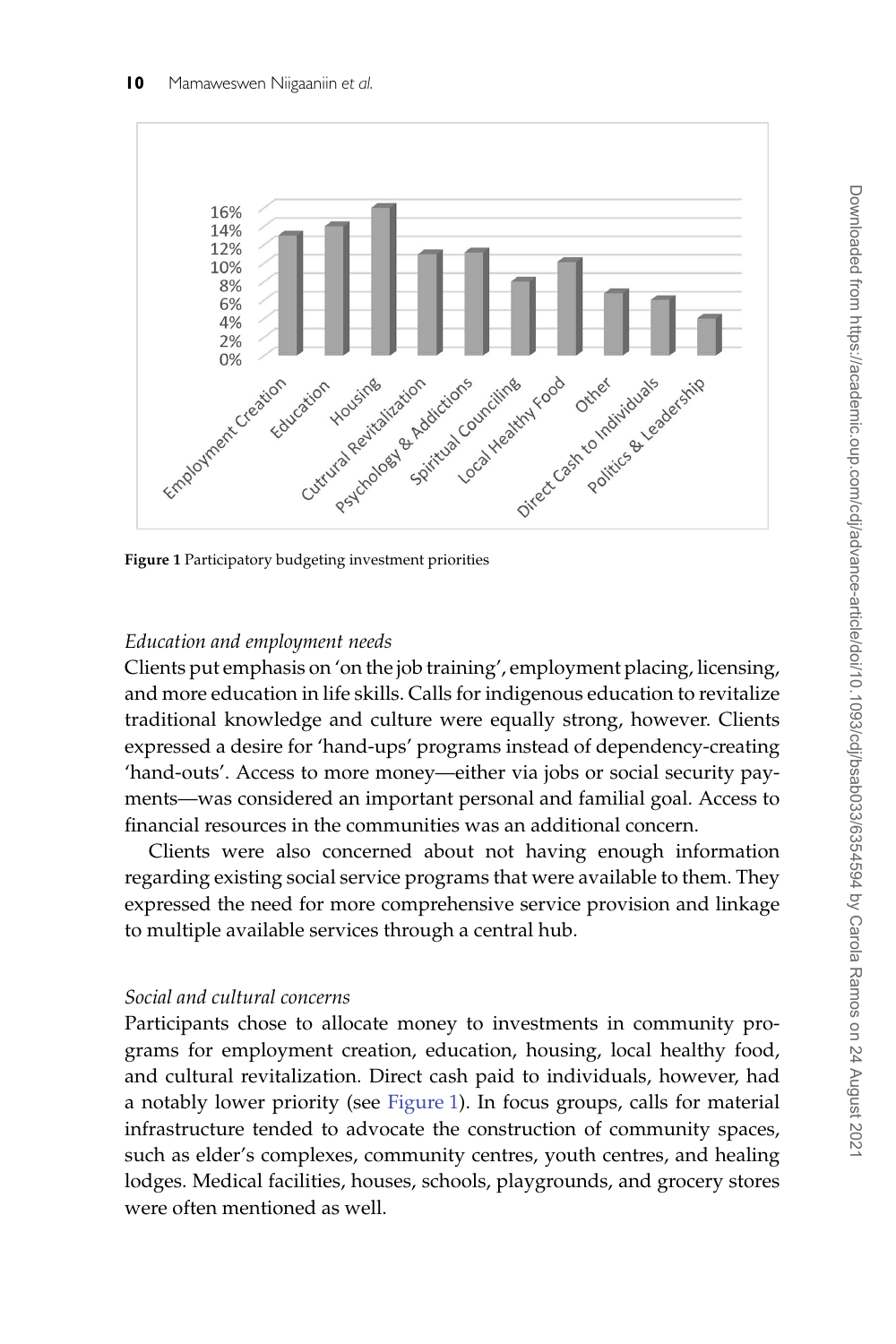Social and cultural concerns were also linked to political issues, which encompass calls for 'decolonization', 'freedom from the Indian Act', as well as complaints about policies of local chiefs and council, and favouritism in hiring. These concerns include the healing of intergenerational trauma at the community level, the reduction of stigma attached to receipt of social services, and increasing access to recreational and interactive social spaces.

## *Political concerns*

Political and social/cultural issues were seen as the most common barriers to achieve community goals. Some mentioned the unfairness of the Canadian justice system, bureaucracy and too much control from Indigenous Services Canada, and lack of federal and provincial adherence to established treaties. Some participants cited continued 'colonialism' as a general political ill. The Indian Act was often mentioned as a roadblock, as was general 'dependency' on the Federal and Provincial government. Overall, clients expressed the need of a more holistic initiative that integrates these multiple interrelated personal problems and community issues.

## **Decolonizing social services from Anishinaabe perspectives**

After the participatory process to review the Niigaaniin program, NM, and the NAC formed workgroup discussions to discuss over a total of 4 days the results of the community consultation, collected through focus groups and the participatory budgeting exercise.

As part of a continuing process of decolonization, the NAC meetings began with a smudge ceremony. The ceremony was meant to mark the anniversary of the signing of the Robinson Huron Treaty (RHT) on Whitefish Island near Sault Saint Maria in 1850. In order to root the meeting in an Anishinaabe worldview, the morning was dedicated to presentation on, and discussion of, local Indigenous culture, particularly around the Medicine Wheel $1$ 

## *Material needs*

Participants in both meetings were aware that the monthly assistance of \$780 provided to clients is insufficient to cover their costs of living. Niigaaniin managers and NAC members were initially disappointed by the results regarding demands for more programs. It was pointed out that negative client perceptions revolved around the perception of insufficient Niigaaniin

<span id="page-10-0"></span><sup>1</sup> Medicine Wheels represent interaction of the physical, emotional, mental, and spiritual aspects of one's being for Anishinaabe First Nations' cultures.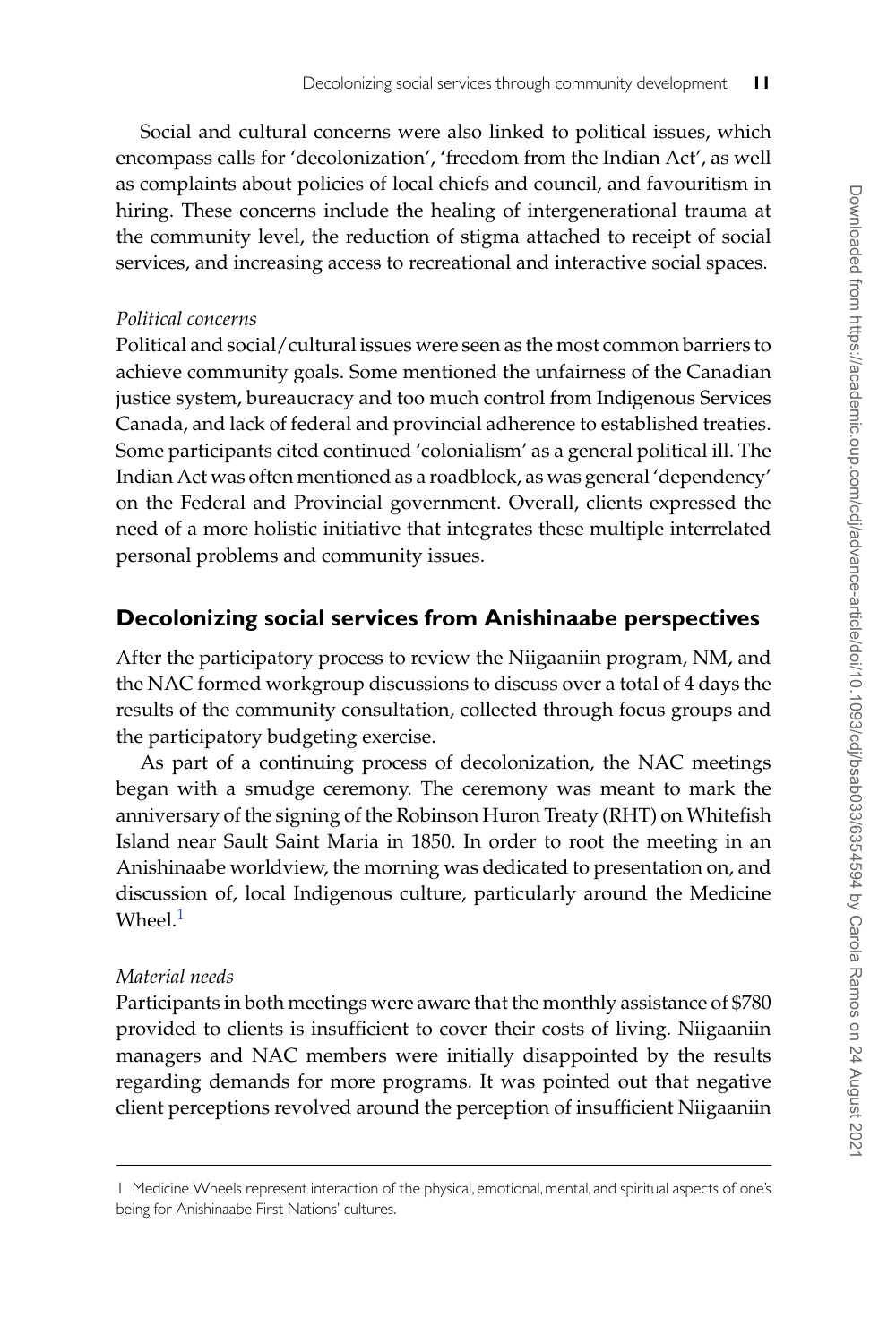services, rather than the quality of existing services. Discussion then turned toward a need to have more culturally appropriate services, to do more community-integrated outreach, and to inform people of the multiple existing opportunities.

#### *Community wellness and individual non-material needs*

Building on the findings of the community consultation, participants discussed the implications for community and individual well-being with respect to the Medicine Wheel. Indigenous versus Western cultural differences were discussed in detail. NM participants expressed that values rooted in Indigenous culture must be practiced, learned, and understood internally to the NSTC and Niigaaniin before integrated into community wellness or development plans or models.

Regarding mental health and addictions, various participants at NM and NAC groups stressed a social/cultural approach rather than merely the specialized Western medical model. Some noted that if the Medicine Wheel is tilted to one side, it is out of balance, suggesting a holistic focus on individual and community wellbeing. Effective improvement of mental health calls for development interventions at the community level, rather than merely that of the individual—as noted by [Guerin and Guerin \(2012,](#page-19-17) p. 567) in the case of Indigenous Australians. It was suggested that 'healing', which can be hard and painful, needs to be rooted in Indigenous culture. Participants also remarked upon the importance of mental health services and the need to engage community members via extended families to tackle addiction and depression issues. Consistent with a decolonizing approach to community development, some suggested the need to change the language to focus on 'wellness instead of problems', and that frontline workers need to be listeners that allow clients time, voice, and assistance to come up with solutions, instead of imposing ideas. For some participants 'if the people hadn't lost their culture and spirituality, a lot of the current challenges could have been avoided'. Land-based learning was suggested as a way to promote engagement with culture and spirituality. The therapeutic benefits of the connection to the land were also remarked.

Participants considered that Indigenous culture and spirituality need to be integrated into social service delivery and/or community developmentrelated activities. One NAC meeting participant defined community development as 'planned evolution of all aspects of community well-being' (with a focus on primary prevention, beginning during maternity) should be presented as a life wheel and/or medicine wheel. A model, it was suggested, should be based on the determinants of well-being, and a healing continuum model, while involving the promotion of stability, sustainability, and balance.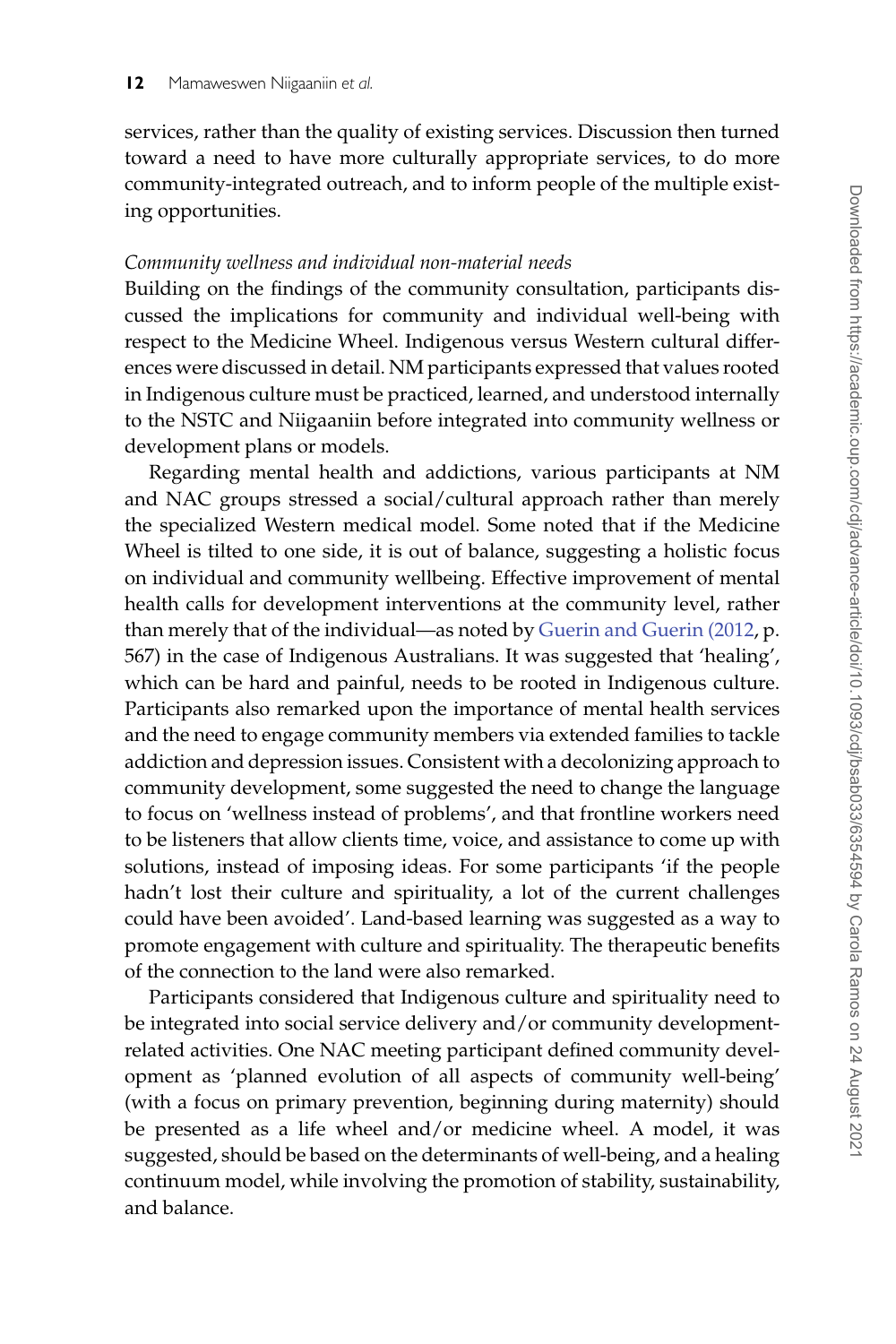Being integrated into the community would allow for more effective outreach. 'All my relations', a participant reminded, 'means all of the community and the land as well'. 'We are the Creator's children – that's what we are'. Thus, self-care was extended to the community and territory (on the term Nii'kinaaganaa or 'all my relations', see [Shawanda, 2020\)](#page-20-13).

Participants posited that under an Indigenous governance model, a community-based social service can be improved, but First Nations need control over the form of that model. Only with accountability, through Anishinaabe culture, to the Creator, will governance be able to be appropriately focused on full-life and full-community well-being. Neither community development nor social service outcomes are currently reported through an Indigenous lens. Participants noted that reports required as part of federal and provincial funding systems, for example, are quantitative, individualistic, and Western formats.

#### *Food security and sovereignty*

Many noted that logging, mining, and spraying activities have made traditional harvesting and hunting lifestyles difficult in the area. As did the clients, NM and NAC participants lamented the loss of gardening knowledge, and suggested ways of increasing food production on the First Nations. As an example, it was noted that a well-developed idea of a 'food cupboard' would be a worthy and viable solution that would meet community integration, development, and food security goals simultaneously. Previous research conducted by the NSTC suggested that with the total amount currently distributed through vouchers and other supports, the NSTC area could be made virtually self-sustaining via land purchase or farming initiatives and bulk buying and distribution.

### *Social and cultural development*

Both NM and NAC groups had extensive conversations around the topic of education. Participants stressed tensions that come from 'living in two worlds' – the 'modern' and the 'Anishinaabe'. Many dilemmas were apparent as people tried to balance a desire to revitalize Indigenous ways of knowing, land-based learning, and spirituality with the educational certification needs of the modern economy. Participants mentioned examples within the community itself, such as land-based learning, which are being used to engage individual on mathematical and spiritual concepts simultaneously.

To address clients' barriers to employment, some participants suggested to implement a better facilitation of networking among community members and more integration of workers in the community. The 'grandmothers and aunties' model was mentioned as an example. The process of decolonization involves recognizing the existence of 'formal and informal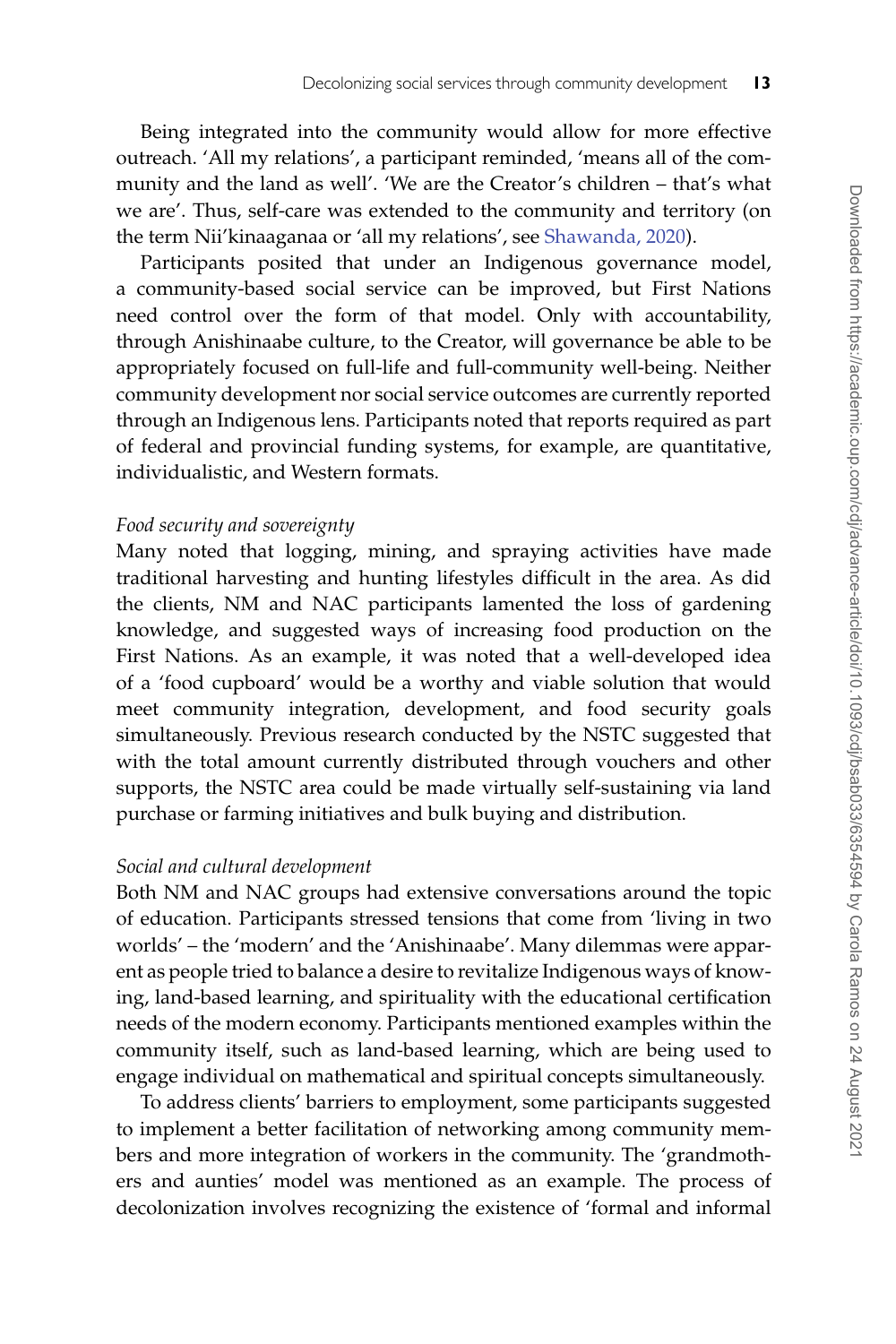systems of support, welfare and helping', developed and maintained by different peoples, nations, tribes, clans, or societies [\(Bird and Gray, 2008,](#page-18-0) p. 62), both before and after colonization [\(Briskman, 2008,](#page-18-1) p. 90). Thus, decolonization enables shifting from individual-centred social services to community development.

#### *Political concerns*

Most of the political issues described by clients were related to nepotism or colonialism. At the NAC meeting, a lengthy discussion took place around why clients would feel this way. Some suggested that recent failsafe procedures have been put in place to make access to employment in the public sector a fair process. It was suggested that clients and community members are not aware about such changes. Therefore, continual re-evaluation and transparency programs should accompany efforts toward community involvement in decision-making.

Assuring equal access to opportunity and education was also discussed. It was suggested that members of the educated families tend to be successful applicants for more senior positions in communities, which may be perceived as nepotism. For the NM and NAC groups, this reaffirms a need to promote access to, and equality in, education in the community in general.

## *Employment and re-signifying labour*

Reflecting on the budgeting exercise, participants noted that employment creation projects were more prominent than cash payments to individuals. However, clients had stressed the lack of employment opportunities and feeling in a 'cycle of dependence'. Thus, there was a suggestion that employment-creation should focus on entrepreneurial training and/or encouraging clients to engage in activities that serve other priority areas, such as spiritual counselling, psychological and addictions services, or cultural revitalization.

It was suggested that what a community needs may not be necessarily served by jobs provided by markets, since communities need things that are not easily valued monetarily or exchanged physically things such as rolemodels, community farmers, and caregivers may be voluntary positions but are important for community development. A need to redefine 'what work is, and what it should be about', was also expressed. Subsequently, a largescale labour market and skills study called 'Mii Maampii Gikendaas' (This is Where I Have Knowledge) was initiated by Niigaaniin in 2020.

#### *Designing Niigaaniin programs*

It was generally agreed that it was worth trying to create a social service model that was inspired by the Medicine Wheel and recognized the different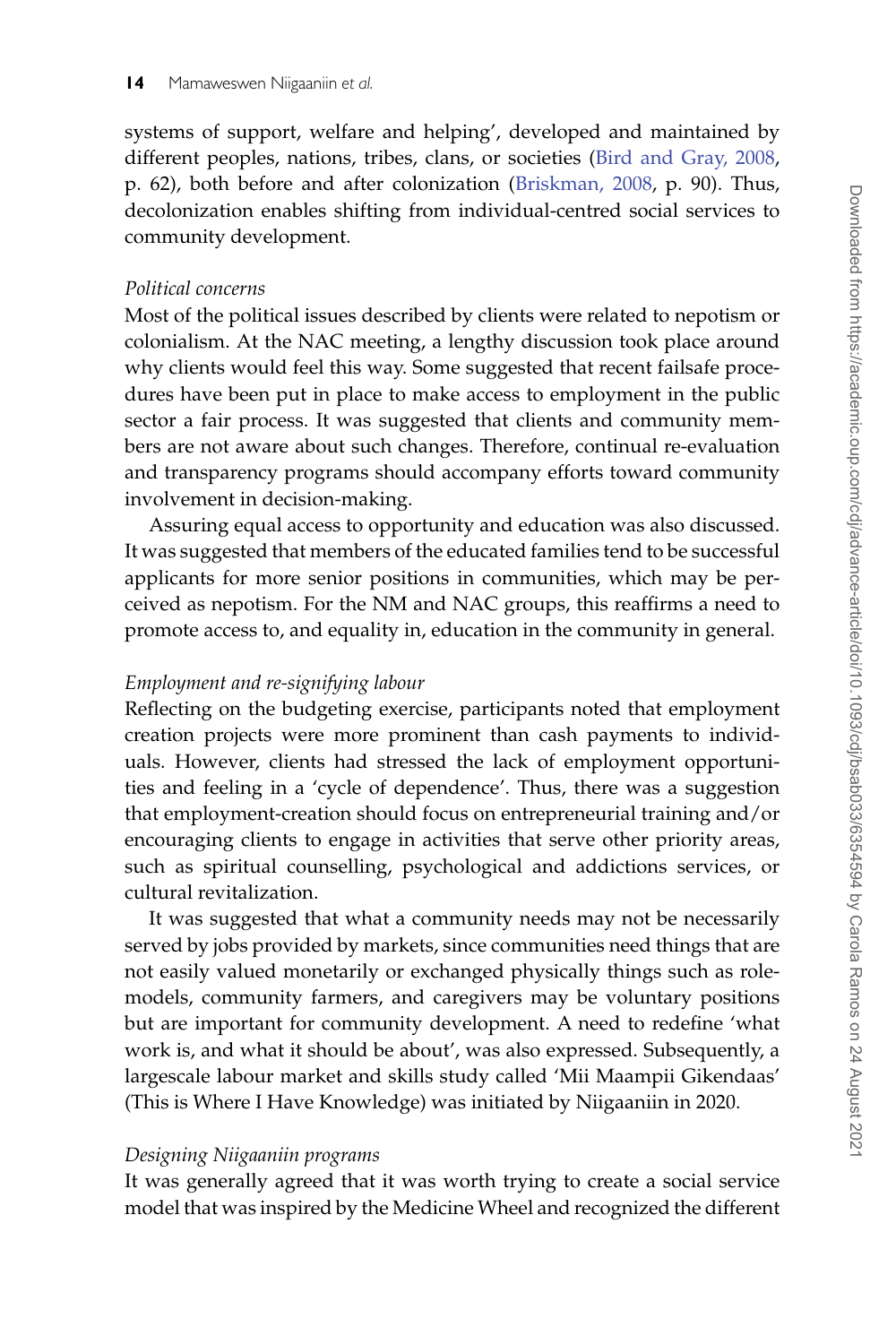

<span id="page-14-0"></span>**Figure 2** Community medicine wheel. Regional wellness and development priorities

life stages. [Figure 2](#page-14-0) shows the wellness and development priorities using the Medicine Wheel, based on areas of need articulated in the community consultation. Here, community's priority areas for improvement, expressed in percentages, are mapped on top of the traditional quadrants of the Medicine Wheel. Members of both NM and NAC meetings noted that the Medicine Wheel looks unbalanced. Participants explained that the community itself is out of balance, and that the inequality between the quadrants indicated a direction for effort. Mental, emotional, and spiritual needs remained at least as important as physical needs—stressing the holistic and non-material aspect of the Anishinaabe views on community development.

The NM and NAC discussions called for programming that integrates social services with Indigenous views and community development. Based on the current Niigaaniin social service case management model, the 'output' is an individual who is 'self-sustaining' and has a job. It was apparent to many at both meetings that this individualistic, input/output model does not match well with Indigenous spirituality, culture, or needs, as articulated in community and client focus groups. In contrast with Western ideas, for Niigaaniin managers and NAC members, according to Anishinaabe culture, a successful client is not only employed and goal-oriented, but is also selfsufficient, mentally, physically, spiritually, and emotionally healthy, and community-embedded.

Following the discussion, the participants in the NAC meeting began to brainstorm on the design of an Indigenous services model. The goal was to not feature the client as an input or output, but rather as the centre of the process of social services. The line between social services and community development as a 'planned evolution of community well-being' was blurred in this design. Balance within the community, family, and individual was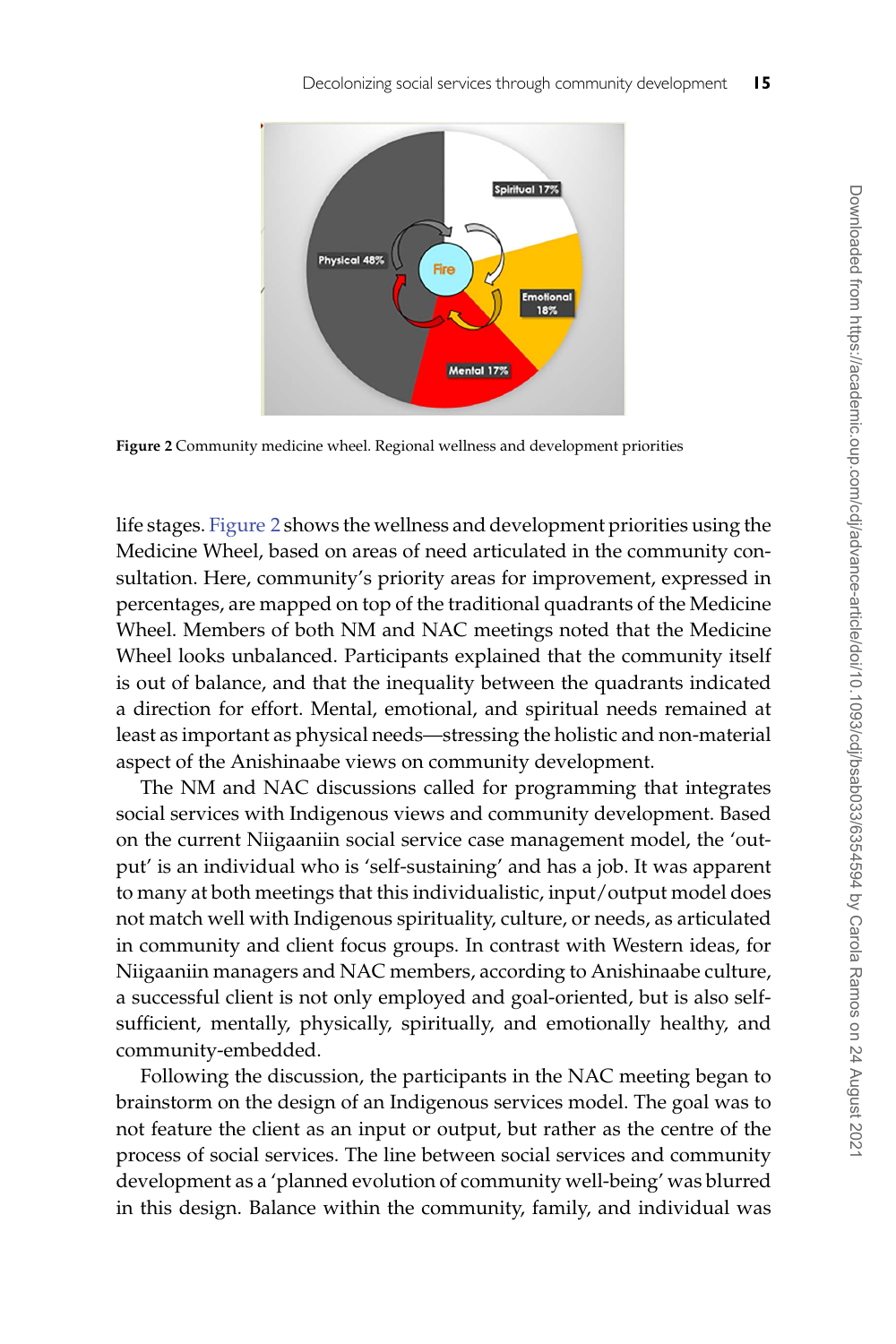

**Figure 3** Medicine wheel based social service model

emphasized. The client in the middle was the 'fire<sup>2</sup>' and the place of balance (see [Figure 2\)](#page-14-0).

A list was drawn-up simultaneously with the understanding that the items could be incorporated into a Medicine-Wheel-based social services model (see [Figure 4\)](#page-16-0). It was argued that the current 'siloing' of different organizations hinders integration, affecting service effectiveness (i.e. each corporation signs a separate government agreement, and reports separately).

Together, [Figures 2](#page-14-0)[–4](#page-16-0) are meant to be a beginning from which an Anishinaabe Social Services model can be developed. The resultant model, depicted in [Figure 5,](#page-17-0) integrates the insights from the broad community

<span id="page-15-0"></span><sup>2</sup> Participants discussed Fire (roughly understood as 'will')—the central element of the Medicine Wheel, required for a transformation toward wellness.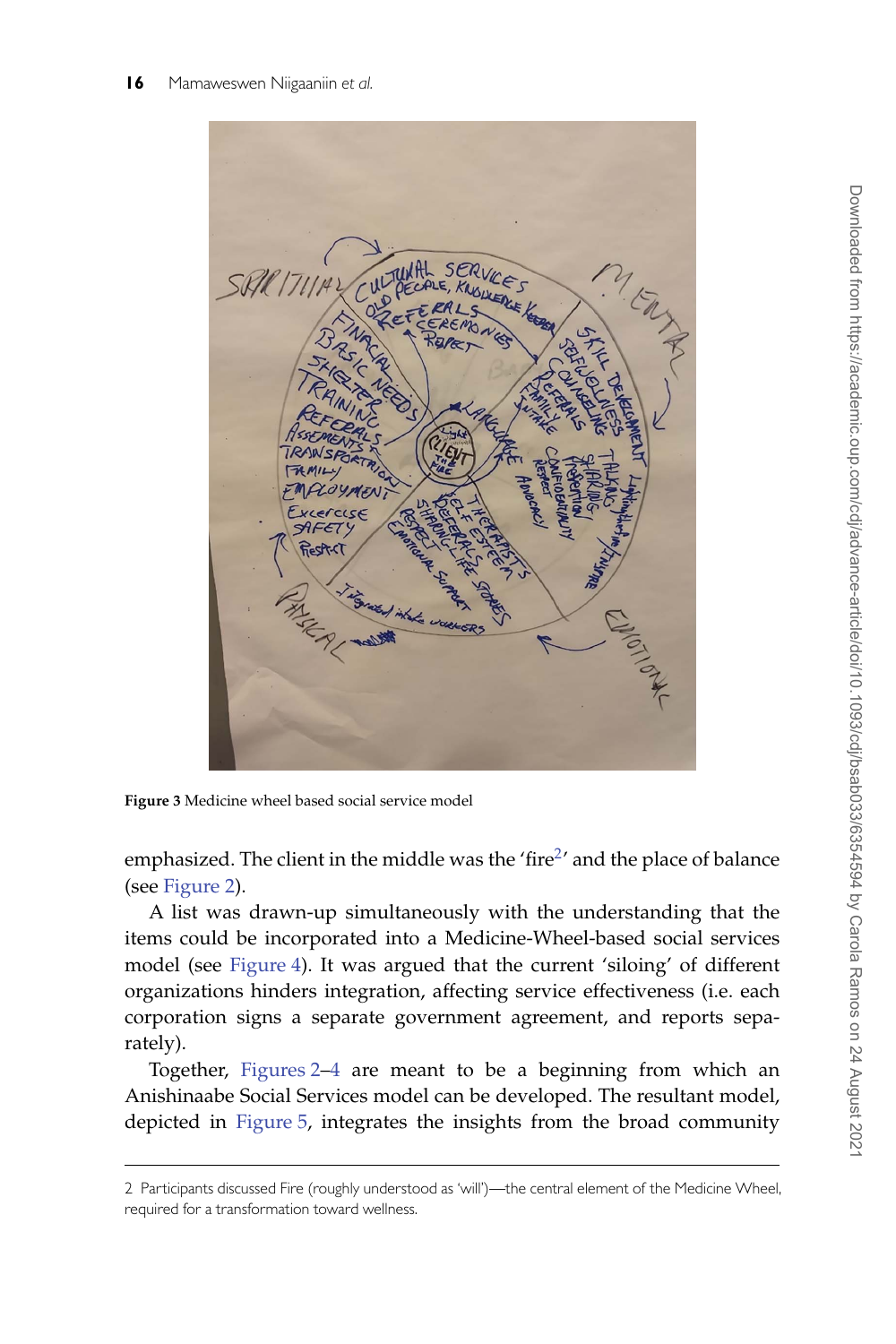bund **LARAGE** Services to be included . SS model rightsage, cedarbath  $-circles$ ncome support mentat health + addiction grief + loss. tracurria healing the spirit. Indentifing supportsystem need for safehouses. Opening the circle of wholness shen Fluxing the circle of wholmess<br>Mino bimandicida propose. Mino bimandicida program after care + support Drevention Services WORKersvery closer is the aff (antinually rightdoor no one gets left behind

<span id="page-16-0"></span>**Figure 4** List of services to include in the model

consultation as they were interpreted and incorporated via the NAC and NM working groups. The Client-Community Care Model emerged from participatory research within the Anishinabek context. It dissolves the idea of individualistic social services into a community development model, placing these within the interconnected regions of an Anishinaabe medicine wheel. This broad depiction has now begun to be used to guide social service provision in the North Shore Treaty Area. The results from these initiatives, and the model, are being presented back to the community where they are being once again transformed as part of a continuous process. In addition, as opposed to standard client surveys at the point of intake and output, a survey that integrates the themes in the Client-Community Care Model has been designed and is being now used to follow clients throughout their lives as they integrate with community and evolve in an ongoing relationship with Niigaaniin.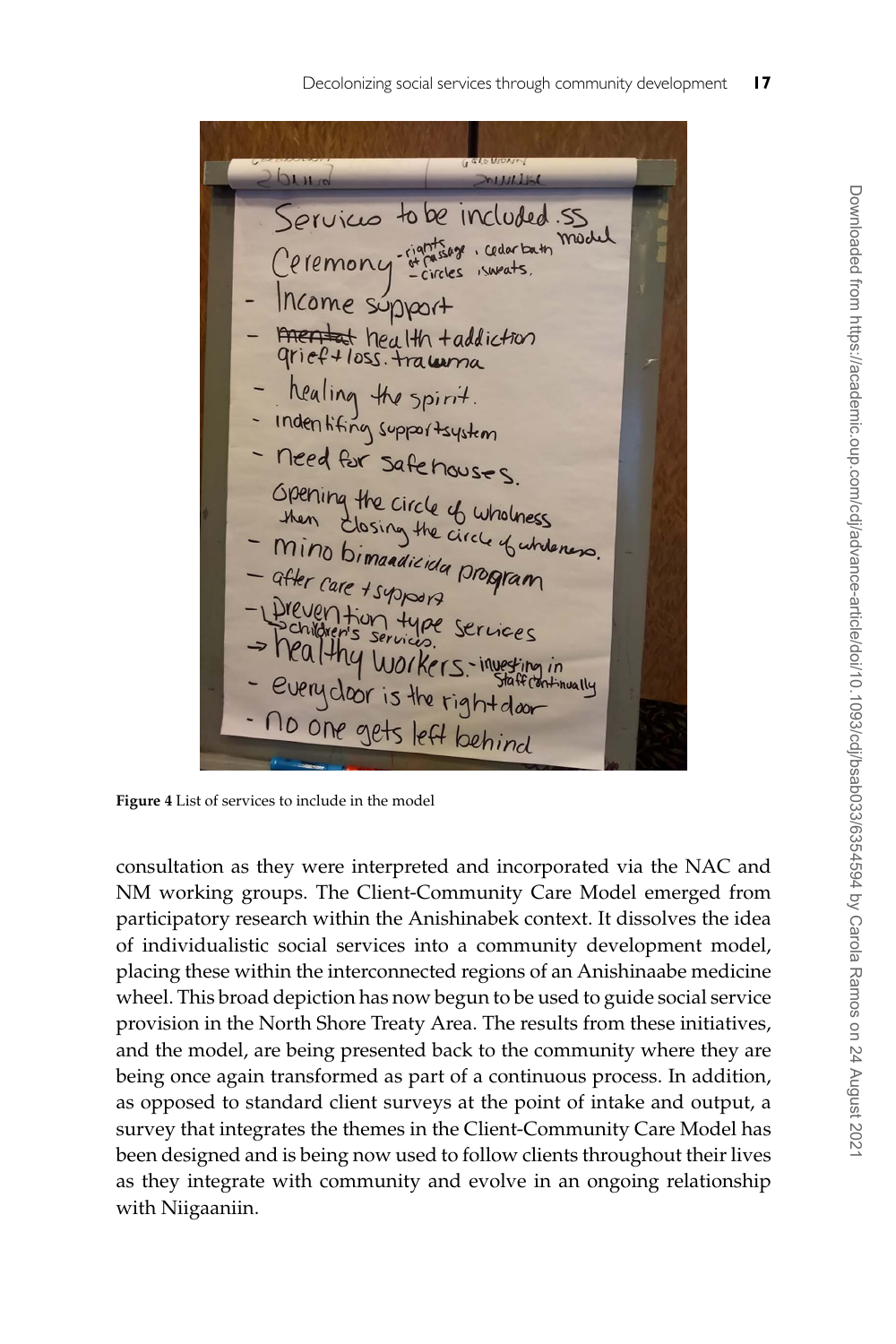

<span id="page-17-0"></span>**Figure 5** Client-community care model

# **Conclusions**

In this article, we argue that the use of participatory methods in the review of social service programs can foster the decolonization of social work, while blurring its distinction from community development processes. Throughout the process of program review, and guided by the Medicine Wheel, NM is recentring on clients' needs and strengths and their embeddedness in community—as opposed to in individual inputs and outputs. Anishinaabe people envision First Nation social assistance as 'moving from administering poverty to administering wealth', that is, valuing 'Indigenous intelligence', grounded on a solid relationship with all of Creation. Indigenous knowledge is shaped by the land and the teachings of their Elders, in connection with Anishinaabe history.

Implementing such vision of holistic programming leads to new challenges, due to the persistence of funding structures that regulate Indigenous institutions and keep them compliant to federal and provincial government dictates, which reinforces dependence. The NSTC working group on social welfare reform has started a discussion on RHT monies (proceeds from the ongoing annuity case) through the lens of wealth. This view is connected to the people, land, resources, and stewardship, based on the relationship with all of Creation since time immemorial. Irrespective of treaty-case outcomes, the iterative process described here continually unsettles Western individual/community binaries and assumptions about expertise and knowledge. It is therefore a decolonial expression that dissolves the distinction between social service client care and community development.

This study points to a need to rethink both community development and social work regarding decolonial work with Indigenous peoples in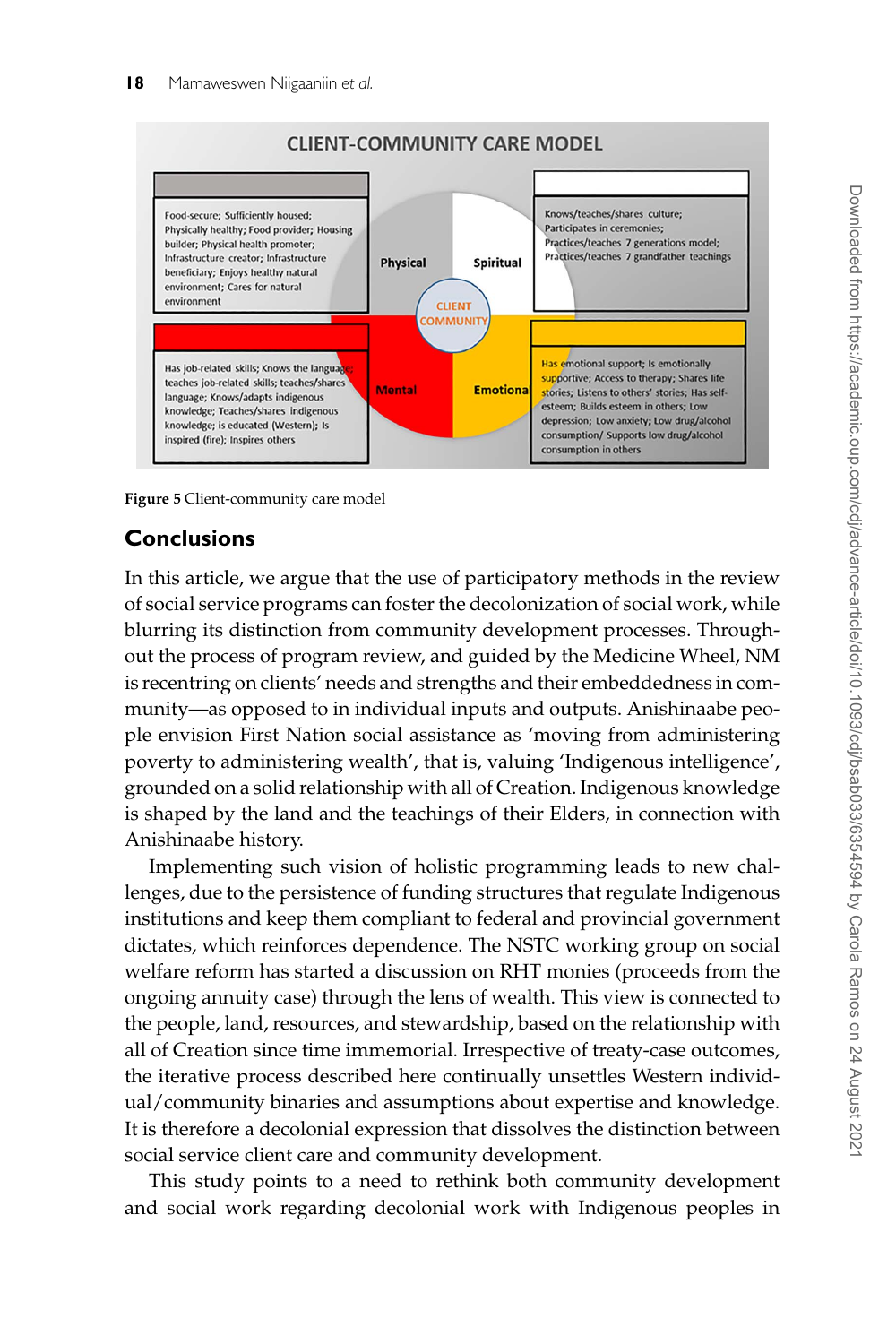general. Given Indigenous relational worldviews, decolonizing communitybased social services requires a dissipation of the individual/community conceptual divide. For social work, this requires incorporating participatory methods from community development theory. For community development practitioners and theorists, this involves engagement with social workers and social service agents to ensure that the predominant system of individualistic Western-centric social work is not undermining communityfocused solutions. Fundamentally, this calls for social services and community development be unified into one decolonial practice.

# **Conflict of Interest**

The first author in this submission is an indigenous organization that represents 7 First Nations in Ontario, Canada. This study was carried out as a self evaluation of its own programs by the first author. Therefore, there is potential for bias - although the findings as they are could conceivably impact the organization either positively or negatively. To mitigate potential for bias, the second and third author, who are not affiliated with the organization or part of the ethnic group being studied, were brought in to assist research design and to be solely responsible for analysis.

# **Funding**

Indigenous Services Canada (ISC).

*Niigaaniin is the arm at the North Shore Tribal Council (NSTC) in Ontario that is responsible for social services to its First Nation communities. Mamaweswen is the Anishinabek name for the NSTC, Cutler, Ontario, Canada*

*Dr Timothy MacNeill is an Associate Teaching Professor in Political Science and Director of Sustainability Studies at the University of Ontario Institute of Technology, Canada.*

*Carola Ramos-Cortez is a Postdoctoral Fellow at the University of Ontario Institute of Technology, Canada.*

# **References**

- <span id="page-18-0"></span>Bird, M. Y. and Gray, M. (2008) Indigenous peoples and the language of social work, in M. Gray, J. Coates, M. Y. Bird eds, *Indigenous Social Work around the World: Towards Culturally Relevant Education and Practice*, Ashgate, Surrey, Burlington, pp. 59–69.
- <span id="page-18-1"></span>Briskman, L. (2008) Decolonizing social work in Australia: prospect or illusion, in M. Gray, J. Coates, M. Y. Bird eds, *Indigenous Social Work Around the World: Towards Culturally Relevant Education and Practice*, Ashgate, Surrey, Burlington, pp. 83–93.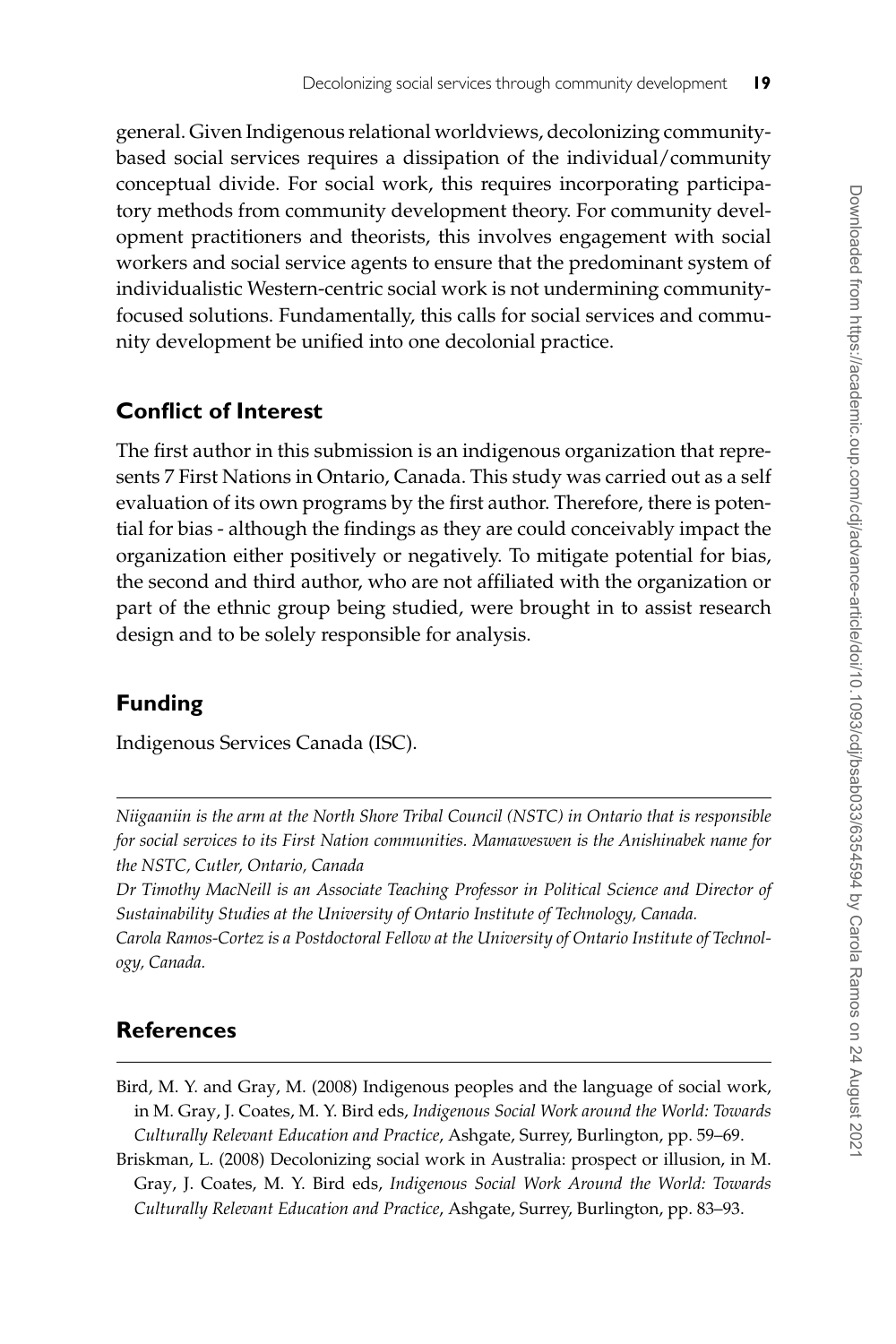- <span id="page-19-11"></span>Cape York Institute for Policy & Leadership (2007) *From Hand Out to Hand Up: Design Recommendations, Cape York Welfare Reform Project*, Cape York Partnership, Cairns, Queensland.
- <span id="page-19-12"></span>Dé Ishtar, Z. (2005) Striving for a common language: a white feminist parallel to indigenous ways of knowing and researching, *Women's Studies International Forum*, **28** (5), 357–368.
- <span id="page-19-10"></span>Eketone, A. (2006) Tapuwae: a vehicle for community change, *Community Development Journal*, **41** (4), 467–480.
- <span id="page-19-7"></span>Forde, C. and Lynch, D. (2015) *Social Work and Community Development: A Critical Practice Perspective*, Palgrave MacMillan, London, Canada.
- <span id="page-19-8"></span>Freire, P. (2005) in M. B. Ramos ed, Trans.*Pedagogy of the Oppressed*, Continuum, New York, US, (Original work published 1970).
- <span id="page-19-3"></span>Gray, M., Coates, J., Bird, M. Y. eds (2008) Introduction, in *Indigenous Social Work Around the World: Towards Culturally Relevant Education and Practice*, Ashgate, Surrey, Burlington, pp. 1–10.
- <span id="page-19-1"></span>Gray, M., Coates, J., Bird, M. Y., Hetherington, T. (2016) Introduction: scoping the terrain of decolonization, in M. Gray, J. Coates, M. Y. Bird eds, *Decolonizing Social Work*, Routledge, Abington, Oxon, pp. 1–24.
- <span id="page-19-4"></span>Gray, M. and Hetherington, T. (2016) Indigenization, indigenous social work and decolonization: mapping the theoretical terrain, in M. Gray, J. Coates, M. Y. Bird eds, *Decolonizing Social Work*, Routledge, Abington, Oxon, pp. 25–41.
- <span id="page-19-2"></span>Green, S. (2019) Indigenising social work, In B. Bennett and S. Green, eds, *Our Voices: Aboriginal Social Work* (2nd edn), Macmillan International, Red Globe Press, London, UK.
- <span id="page-19-9"></span>Grosfoguel, R. (2009) A Decolonial approach to political-economy: transmodernity, border thinking and global coloniality, *Kult*, **6** (1), 10–38.
- <span id="page-19-17"></span>Guerin, B. and Guerin, P. (2012) Re-thinking mental health for indigenous Australian communities: communities as context for mental health, *Community Development Journal*, **47** (4), 555–570.
- <span id="page-19-15"></span>Hagerty, B. M., Lynch-Sauer, J., Patusky, K. L. *et al.* (1992) Sense of belonging: a vital mental health concept, *Archives of Psychiatric Nursing*, **6** (3), 172–177.
- <span id="page-19-0"></span>Hart, M. A. (2002) *Seeking Mino-Pimatisiwin: An Aboriginal Approach to Helping*, Fernwood Publishing, Halifax, NS, Canada.
- <span id="page-19-13"></span>Hart, M. A. (2010) Indigenous worldviews, knowledge, and research: the development of an indigenous research paradigm, *Journal of Indigenous Voices in Social Work*, **1** (1), 1–16.
- <span id="page-19-16"></span>Hill, D. L. (2006) Sense of belonging as connectedness, American Indian worldview, and mental health, *Archives of Psychiatric Nursing*, **20** (5), 210–216.
- <span id="page-19-14"></span>Hunt, S. (2014) Ontologies of indigeneity: the politics of embodying a concept, *Cultural Geographies*, **21** (1), 27–32.
- <span id="page-19-6"></span>Ibrahima, A. B. and Mattaini, M. A. (2019) Social work in Africa: decolonizing methodologies and approaches, *International Social Work*, **62** (2), 799–813.
- <span id="page-19-5"></span>Ife, J. (2013) *Community Development in an Uncertain World Vision Analysis and Practice*, 3rd edn, Cambridge University Press, Cambridge, UK.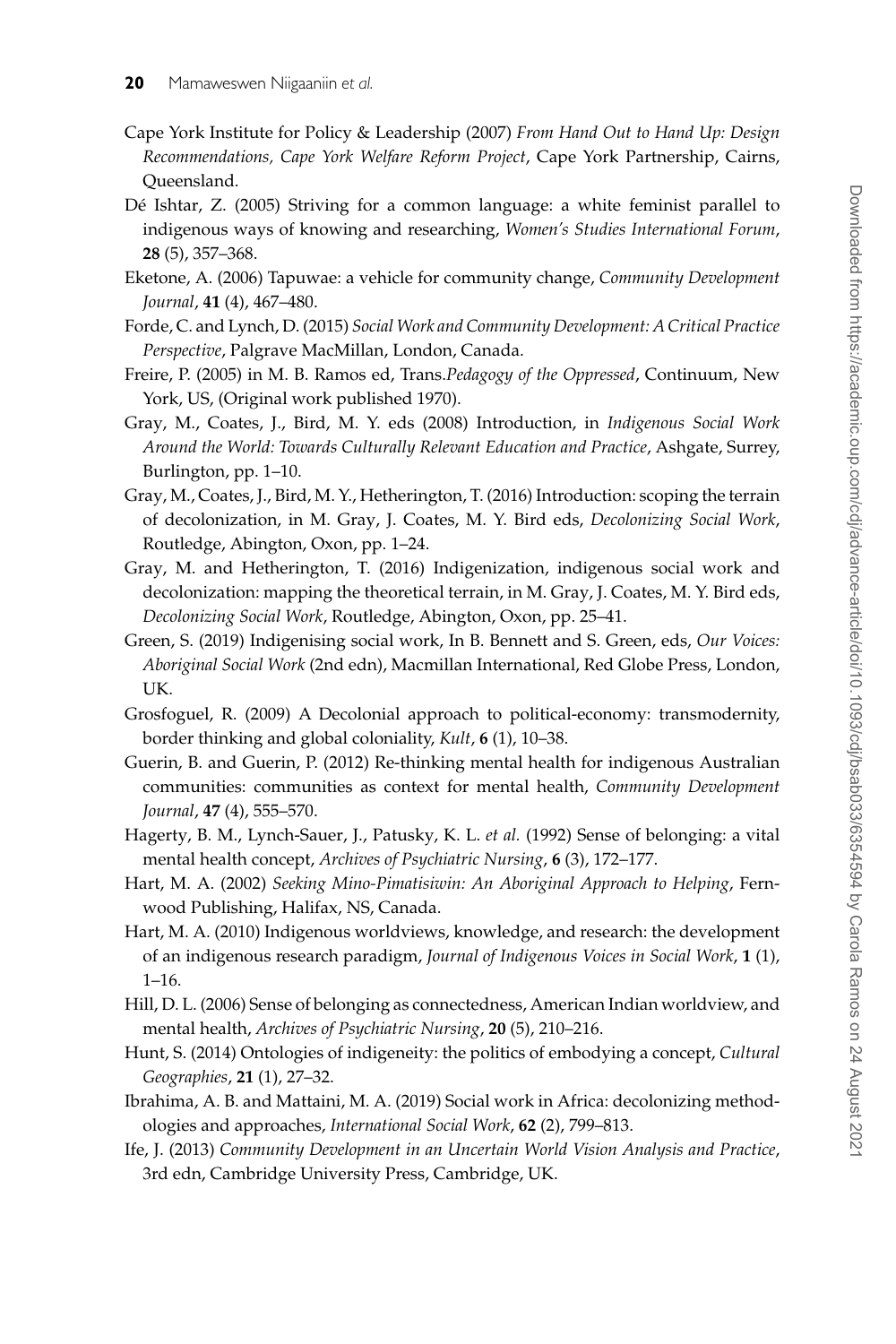- <span id="page-20-1"></span>Kenny, S., McGrath, B., Phillips, R. eds (2018) *The Routledge Handbook of Community Development: Perspectives from Around the Globe*, Routledge, New York, US.
- <span id="page-20-2"></span>Kickett-Tucker, C. and Ife, J. (2018) Identity in Australian aboriginal communities: koordoormitj is the essence of life, in S. Kenny, B. McGrath, R. Phillips eds, *The Routledge Handbook of Community Development: Perspectives from Around the Globe*, Routledge, New York, pp. 310–322.
- <span id="page-20-11"></span>Kovach, M. (2009) *Indigenous Methodologies: Characteristics, Conversations, and Contexts*, University of Toronto Press, Toronto, Canada.
- <span id="page-20-5"></span>Ling, H. K. (2004). The search from within: Research issues in relation to developing culturally appropriate social work practice. *International Social Work*, **47** (3), 336–345.
- Lynch, D., Forde, C., Lathouras, A. (2020) Changing contexts of practice: challenges for social work and community development, *Australian Social Work*, **73** (2), 245–253.
- <span id="page-20-7"></span>McCauley, K. and Matheson, D. (2018) Social work practice with Canada's indigenous people: teaching a difficult history, *Practice*, **30** (4), 293–303.
- <span id="page-20-12"></span>McCormick, R. M. (2000) Aboriginal traditions in the treatment of substance abuse, *Canadian Journal of Counselling and Psychotherapy/Revue Canadienne de Counseling et de Psychothérapie*, **34** (1), 1–24.
- <span id="page-20-4"></span>Nelson, N. and Wright, S. (1995) Participation and power, in N. Nelson, S. Wright eds, *Power and Participatory Development: Theory and Practice*, ITDG, London, UK, pp. 1–18.
- <span id="page-20-10"></span>Nicholls, R. (2009) Research and indigenous participation: critical reflexive methods, *International Journal of Social Research Methodology*, **12** (2), 117–126.
- <span id="page-20-9"></span>Papillon, M. (2015) Playing catch-up with ghosts: income assistance for first nations on reserve, in D. Béland, P.-M. Daigneault eds, *Welfare Reform in Canada: Provincial Social Assistance in Comparative Perspective*, University of Toronto Press, Toronto, Canada, pp. 323–338.
- <span id="page-20-3"></span>Pawar, M. (2019) Social work and social policy practice: imperatives for political engagement, *The International Journal of Community and Social Development*, **1** (1), 15–27.
- <span id="page-20-0"></span>Russ-Smith, J. (2019) Indigenous social work and a wiradyuri framework to practice, in B. Bennett, S. Green eds, *Our Voices: Aboriginal Social Work*, 2nd edn, Red Globe Press, London, UK, Macmillan International, pp. 103–116.
- Schaan, G. (1994) Holistic social and health services in indian communities, in A. F. Johnson, S. McBride, P. Smith eds, *Continuities and Discontinuities: The Political Economy of Social Welfare and Labour Market Policy in Canada*, University of Toronto Press, Toronto, Canada, pp. 110–125.
- <span id="page-20-13"></span>Shawanda, A. (2020) Baawaajige: exploring dreams as academic references, *Turtle Island of Indigenous Health*, **1** (1), 37–47.
- <span id="page-20-6"></span>Shevellar, L. and Westoby, P. (2018) Wicked problems and community development: an introductory essay, in L. Shevellar, P. Westoby eds, *The Routledge Handbook of Community Development: Perspectives from Around the Globe*, Routledge, New York, pp. 3–19.
- <span id="page-20-8"></span>Shewell, H. (2004) *'Enough to Keep Them Alive': Indian Welfare in Canada, 1873–1965*, University of Toronto Press, Toronto, Canada, accessed at ProQuest Ebook Central (31 May 2021).